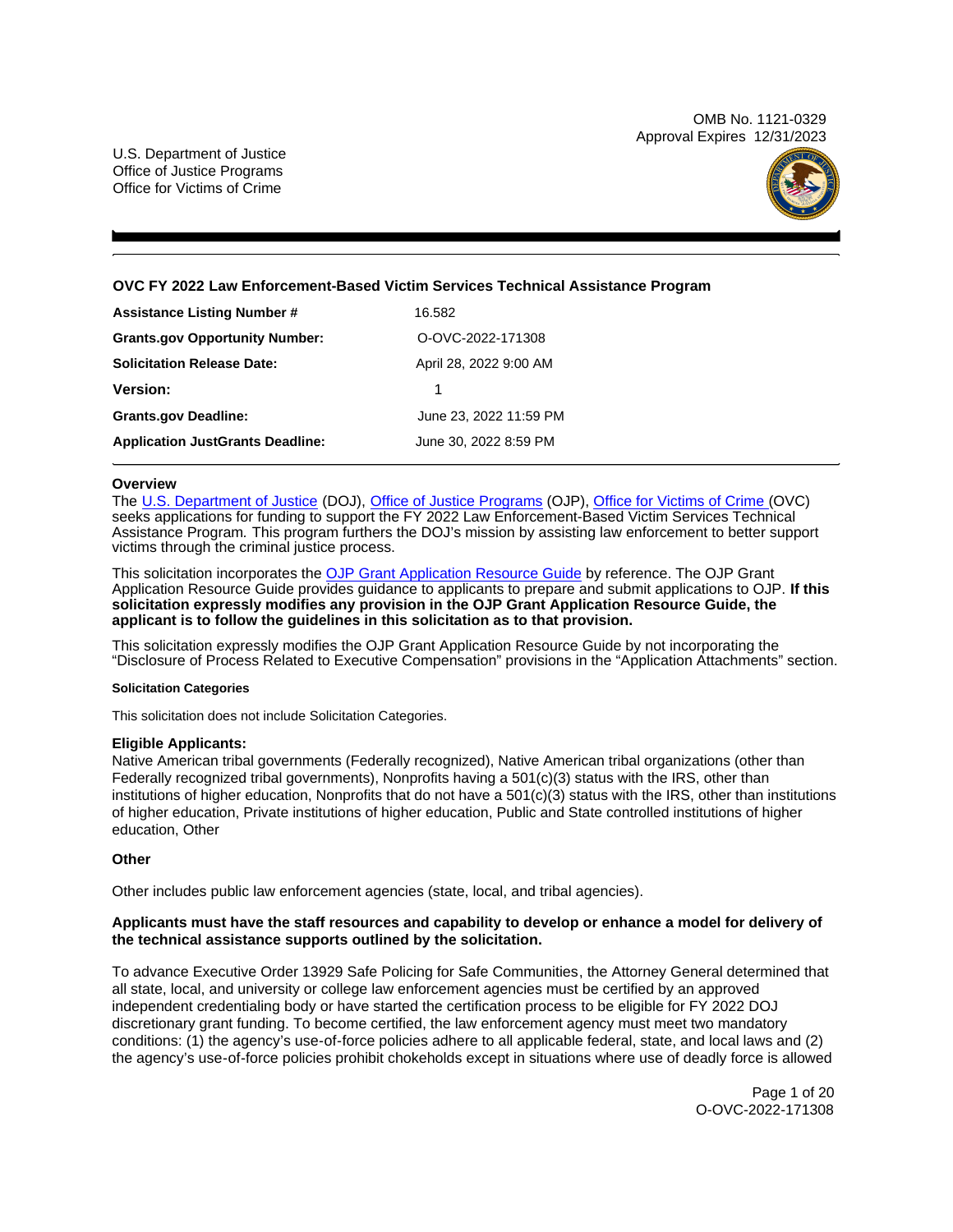<span id="page-1-0"></span>by law. The certification requirement also applies to law enforcement agencies receiving DOJ discretionary grant funding through a subaward. For detailed information on this certification requirement, please visit [https://cops.usdoj.gov/SafePolicingEO](https://cops.usdoj.gov/SafePolicingEO%20) to access the Standards for Certification on Safe Policing for Safe Communities, the Implementation Fact Sheet, and the List of Designated Independent Credentialing Bodies.

All recipients and subrecipients (including any for-profit organization) must forgo any profit or management fee.

OVC will consider applications under which two or more entities would carry out the federal award; however, only one entity may be the applicant. Any others must be proposed as subrecipients (subgrantees). For additional information on subawards, see the [OJP Grant Application Resource Guide.](https://www.ojp.gov/funding/Apply/Resources/Grant-App-Resource-Guide.htm) 

# **Contact Information**

For technical assistance with submitting the Application for Federal Assistance standard form (SF)**-**424 and a Disclosure of Lobbying Activities form (SF-LLL) in [Grants.gov,](https://Grants.gov) contact the [Grants.gov](https://Grants.gov) Customer Support Hotline at 800-518-4726, 606-545-5035, [Grants.gov Customer Support,](https://www.grants.gov/web/grants/support.html) or [support@grants.gov.](mailto:support@grants.gov) The [Grants.gov](https://Grants.gov) Support Hotline operates 24 hours a day, 7 days a week, except on federal holidays.

For technical assistance with submitting the **full application** in DOJ's Justice Grants System (JustGrants), contact the JustGrants Service Desk at 833-872-5175 or [JustGrants.Support@usdoj.gov.](mailto:JustGrants.Support@usdoj.gov) The JustGrants Service Desk operates 5 a.m. to 9 p.m. eastern time Monday–Friday and 9 a.m. to 5 p.m. Saturday, Sunday, and Federal holidays.

For assistance with any other requirements of this solicitation, contact the OJP Response Center by telephone at 800-851-3420 or TTY: 301-240-6310 (hearing impaired only) or by email at [grants@ncjrs.gov.](mailto:grants@ncjrs.gov) The OJP Response Center hours of operation are 10:00 a.m.to 6:00 p.m. eastern time Monday–Friday, and 10:00 a.m. to 8:00 p.m. on the solicitation closing date.

# **Submission Information**

Applications will be submitted to DOJ in two steps:

**Step 1:** The applicant must submit by the [Grants.gov](https://Grants.gov) deadline the required Application for Federal Assistance standard form (SF)-424 and a Disclosure of Lobbying Activities (SF-LLL) form when they register in [Grants.gov](https://Grants.gov) at [https://www.grants.gov/web/grants/register.html.](https://www.grants.gov/web/grants/register.html) To register in [Grants.gov](https://Grants.gov), the applicant will need to ensure that its System for Award Management (SAM) registration is current.

**Step 2:** The applicant must then submit the **full application,** including attachments, in JustGrants at [JustGrants.usdoj.gov.](https://justicegrants.usdoj.gov/) To be considered timely, the full application must be submitted in JustGrants by the JustGrants application deadline. [OJP](https://www.ojp.gov/funding/apply/ojp-grant-application-resource-guide#apply) encourages applicants to review the "How to Apply" section in the OJP [Grant Application Resource Guide](https://www.ojp.gov/funding/apply/ojp-grant-application-resource-guide#apply) and the [JustGrants website](https://justicegrants.usdoj.gov/news) for more information, resources, and training.

Pre-Application Webinar

OVC will conduct one pre-application webinar during which OVC staff will review the solicitation requirements and conduct a question and answer session with interested potential applicants. Participation is optional. When the webinar has been scheduled, the details and registration information will be available at [https://ovc.ojp.gov/funding/funding-webinars.](https://ovc.ojp.gov/funding/funding-webinars)

> Page 2 of 20 O-OVC-2022-171308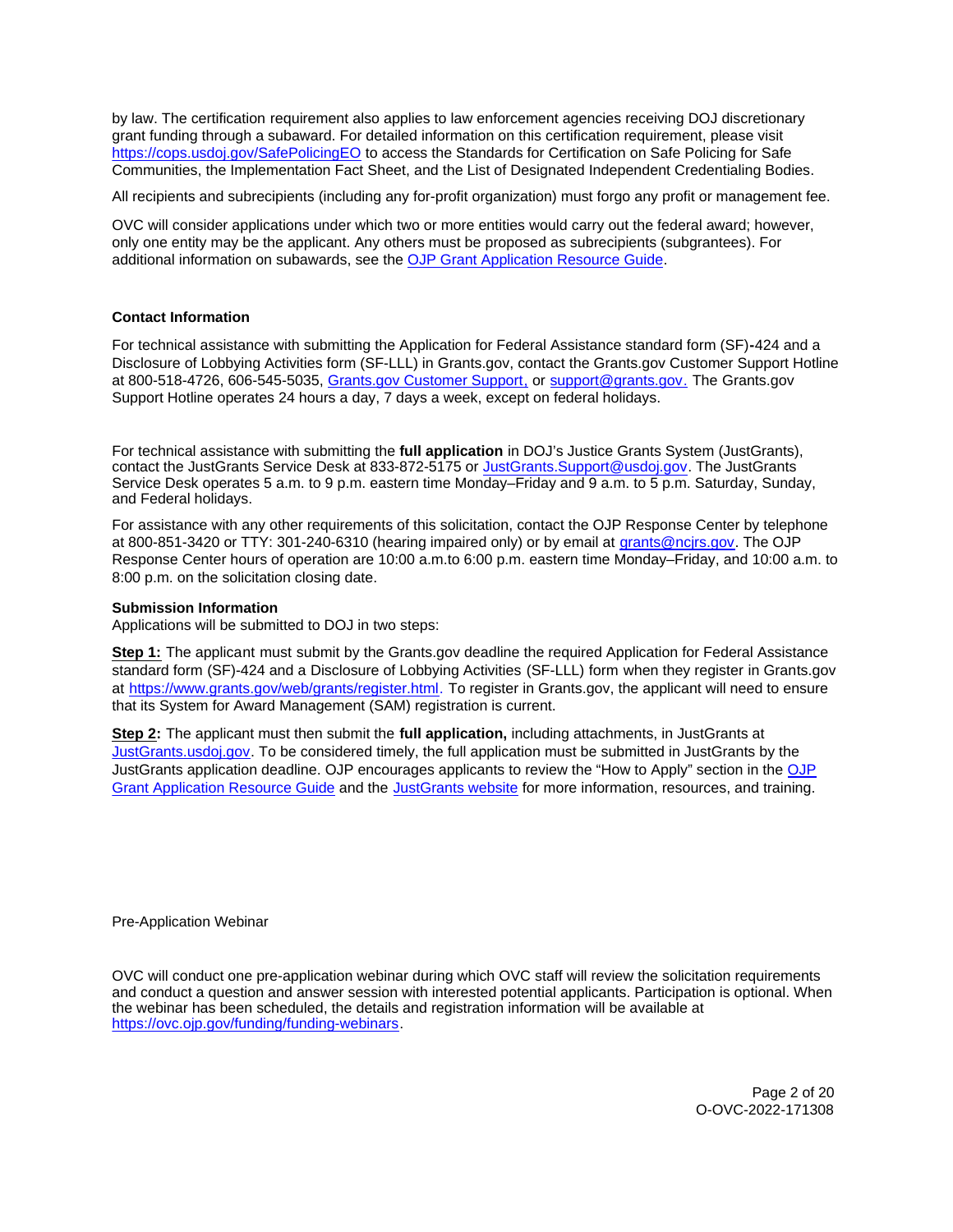# **Contents**

| Contact Information                                                                                                                                                                                                                                                                                                                                                                                            | $\overline{c}$<br>$\sqrt{5}$         |
|----------------------------------------------------------------------------------------------------------------------------------------------------------------------------------------------------------------------------------------------------------------------------------------------------------------------------------------------------------------------------------------------------------------|--------------------------------------|
| <b>Program Description</b><br>Overview                                                                                                                                                                                                                                                                                                                                                                         | 5                                    |
| OJP is committed to advancing work that promotes civil rights and racial equity, increases access to<br>justice, supports crime victims and individuals impacted by the justice system, strengthens<br>community safety, and protects the public from crime and evolving threats, and builds trust between<br>law enforcement and the community. OVC is committed to enhancing the Nation's capacity to assist |                                      |
| crime victims and provide leadership in changing attitudes, policies, and practices to promote justice                                                                                                                                                                                                                                                                                                         |                                      |
| and healing for all victims of crime                                                                                                                                                                                                                                                                                                                                                                           | $\mathbf 5$                          |
| <b>Statutory Authority</b>                                                                                                                                                                                                                                                                                                                                                                                     | $\overline{5}$                       |
| Specific Information                                                                                                                                                                                                                                                                                                                                                                                           | $\sqrt{5}$                           |
| Goals, Objectives, Deliverables, and Timeline                                                                                                                                                                                                                                                                                                                                                                  | $\overline{5}$                       |
| Evidence-Based Programs or Practices                                                                                                                                                                                                                                                                                                                                                                           | $\overline{7}$                       |
| Information Regarding Potential Evaluation of Programs and Activities                                                                                                                                                                                                                                                                                                                                          | $\overline{7}$                       |
| <b>OJP Priority Areas</b>                                                                                                                                                                                                                                                                                                                                                                                      | $\overline{7}$                       |
| <b>Federal Award Information</b>                                                                                                                                                                                                                                                                                                                                                                               | 8                                    |
| Awards, Amounts and Durations                                                                                                                                                                                                                                                                                                                                                                                  | 8                                    |
| <b>Continuation Funding Intent</b>                                                                                                                                                                                                                                                                                                                                                                             | 8                                    |
| Availability of Funds                                                                                                                                                                                                                                                                                                                                                                                          | 8                                    |
| <b>Types of Awards</b>                                                                                                                                                                                                                                                                                                                                                                                         | 8                                    |
| Financial Management and System of Internal Controls                                                                                                                                                                                                                                                                                                                                                           | 8                                    |
| <b>Budget Information</b>                                                                                                                                                                                                                                                                                                                                                                                      | 8                                    |
| Cost Sharing or Matching Requirement                                                                                                                                                                                                                                                                                                                                                                           | $\boldsymbol{9}$                     |
| Pre-agreement Costs (also known as Pre-award Costs)                                                                                                                                                                                                                                                                                                                                                            | $\boldsymbol{9}$                     |
| Limitation on Use of Award Funds for Employee Compensation: Waiver                                                                                                                                                                                                                                                                                                                                             | $\boldsymbol{9}$<br>$\boldsymbol{9}$ |
| Prior Approval, Planning, and Reporting of Conference/Meeting/Training Costs<br>Costs Associated with Language Assistance (if applicable)                                                                                                                                                                                                                                                                      | $\boldsymbol{9}$                     |
| <b>Eligibility Information</b>                                                                                                                                                                                                                                                                                                                                                                                 | $\boldsymbol{9}$                     |
| Application and Submission Information                                                                                                                                                                                                                                                                                                                                                                         | $\boldsymbol{9}$                     |
| Information to Complete the Application for Federal Assistance (SF-424)                                                                                                                                                                                                                                                                                                                                        | 9                                    |
| Standard Applicant Information (JustGrants 424 and General Agency Information)                                                                                                                                                                                                                                                                                                                                 | 10                                   |
| Proposal Abstract                                                                                                                                                                                                                                                                                                                                                                                              | 10                                   |
| <b>Proposal Narrative</b>                                                                                                                                                                                                                                                                                                                                                                                      | 10 <sup>1</sup>                      |
| Goals, Objectives, Deliverables, and Timeline                                                                                                                                                                                                                                                                                                                                                                  | 12                                   |
| <b>Budget and Associated Documentation</b>                                                                                                                                                                                                                                                                                                                                                                     | 12 <sub>2</sub>                      |
| Budget Worksheet and Budget Narrative (Web-based Form)                                                                                                                                                                                                                                                                                                                                                         | 12 <sub>2</sub>                      |
| Indirect Cost Rate Agreement (if applicable)                                                                                                                                                                                                                                                                                                                                                                   | 13                                   |
| <b>Employee Compensation Waiver</b>                                                                                                                                                                                                                                                                                                                                                                            | 13                                   |
| Financial Management Questionnaire (including applicant disclosure of high-risk status)                                                                                                                                                                                                                                                                                                                        | 13                                   |
| <b>Additional Application Components</b>                                                                                                                                                                                                                                                                                                                                                                       | 13                                   |
| <b>Tribal Authorizing Resolution</b>                                                                                                                                                                                                                                                                                                                                                                           | 13                                   |
| Research and Evaluation Independence and Integrity Statement                                                                                                                                                                                                                                                                                                                                                   | 13                                   |
| <b>Subaward Policies and Procedures</b>                                                                                                                                                                                                                                                                                                                                                                        | 13                                   |
| <b>Disclosures and Assurances</b>                                                                                                                                                                                                                                                                                                                                                                              | 13                                   |
| Disclosure of Lobbying Activities                                                                                                                                                                                                                                                                                                                                                                              | 13                                   |
| <b>DOJ Certified Standard Assurances</b>                                                                                                                                                                                                                                                                                                                                                                       | 14                                   |
| Applicant Disclosure of Duplication in Cost Items                                                                                                                                                                                                                                                                                                                                                              | 14                                   |

Page 3 of 20 O-OVC-2022-171308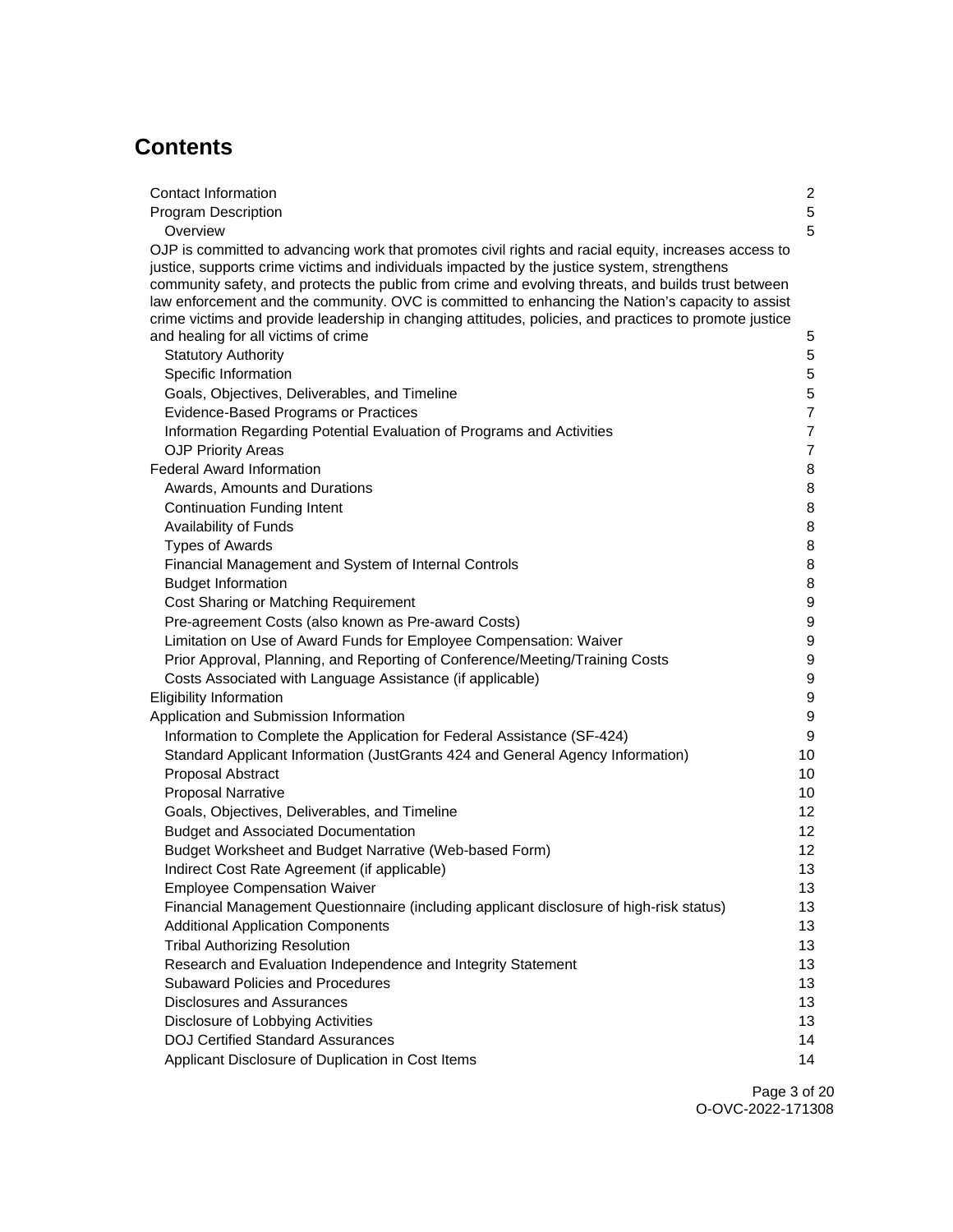| DOJ Certifications Regarding Lobbying; Debarment, Suspension and Other Responsibility |    |
|---------------------------------------------------------------------------------------|----|
| Matters; and Drug-Free Workplace Requirements                                         | 14 |
| Applicant Disclosure and Justification – DOJ High Risk Grantees (if applicable)       | 14 |
| How to Apply                                                                          | 14 |
| Submission Dates and Time                                                             | 14 |
| Application Review Information                                                        | 15 |
| <b>Review Criteria</b>                                                                | 15 |
| <b>Review Process</b>                                                                 | 16 |
| Federal Award Administration Information                                              | 16 |
| <b>Federal Award Notices</b>                                                          | 16 |
| Administrative, National Policy, and Other Legal Requirements                         | 16 |
| Information Technology (IT) Security Clauses                                          | 17 |
| General Information about Post-Federal Award Reporting Requirements                   | 17 |
| Federal Awarding Agency Contact(s)                                                    | 17 |
| Other Information                                                                     | 17 |
| Freedom of Information and Privacy Act (5 U.S.C. 552 and 5 U.S.C. 552a)               | 17 |
| Provide Feedback to OJP                                                               | 17 |
| Performance Measures                                                                  | 17 |
| <b>Application Checklist</b>                                                          | 17 |
|                                                                                       |    |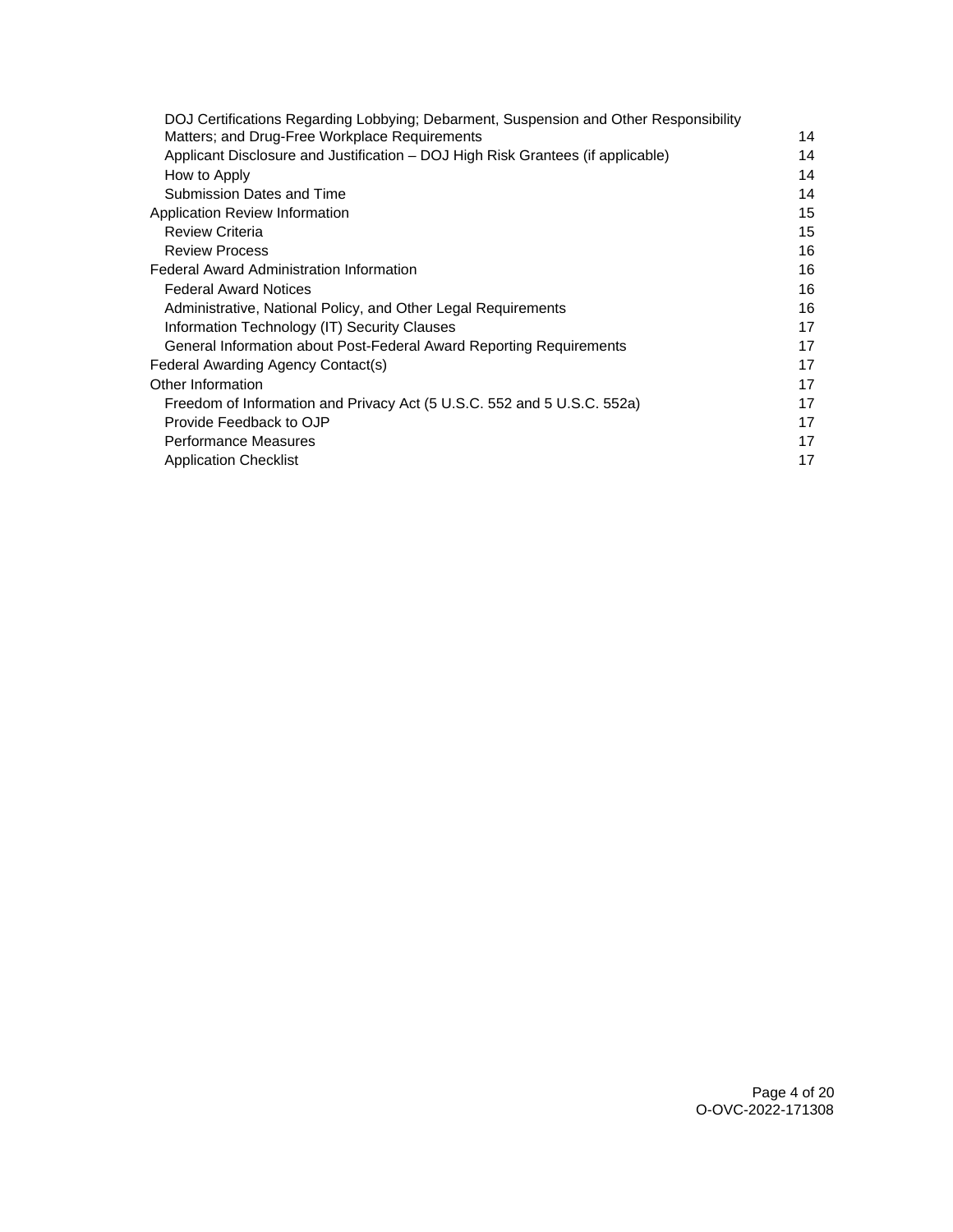# <span id="page-4-0"></span>**Program Description**

## **Overview**

OJP is committed to advancing work that promotes civil rights and racial equity, increases access to justice, supports crime victims and individuals impacted by the justice system, strengthens community safety, and protects the public from crime and evolving threats, and builds trust between law enforcement and the community. OVC is committed to enhancing the Nation's capacity to assist crime victims and provide leadership in changing attitudes, policies, and practices to promote justice and healing for all victims of crime

OVC will use this Law Enforcement-Based Victim Services (LEV) Technical Assistance (TA) Program solicitation to select one organization to maintain a national level TA effort to develop, enhance, and sustain direct victim service programs within law enforcement-based systems to serve the needs and rights of all crime victims.

## **Statutory Authority**

34 U.S.C. § 20103(c)(1)(A)

## **Specific Information**

With this FY 2022 solicitation, OVC is taking steps to invest in the development and growth of law enforcementbased direct victim services at the state, tribal, and local levels nationwide. This program builds upon the existing [LEV program](https://ovc.ojp.gov/sites/g/files/xyckuh226/files/media/document/OVC-2018-14540.pdf)**,** initiated in 2018**,** and includes 73 LEV grantees funded by OVC.

OVC will issue one award of up to \$3,750,000, for up to a 3-year performance period, to an organization with the capacity to provide dedicated TA supports to law enforcement-based victim service programs across the country, including the current LEV grantee programs. The TA supports offered (e.g., through the use of webinars, publications, videos, in-service training modules, toolkits, best practice materials, and sample policies) should enhance trauma-informed, victim-centered services. The TA component is also intended to assist LEV grantees with the development or enhancement of LEV Program protocols and guidelines. The ultimate aim is to enhance the delivery of high-quality services that address the individualized needs of crime victims and ensure that victims are afforded the rights, services, and responses they need.

In addition to providing dedicated TA, the organization will be tasked with developing a competitive subaward process to select a minimum of 7 new LEV sites in state, tribal, and local law enforcement agencies in small, mid-sized, and large jurisdictions. The organization will be responsible for the overall project management and oversight for the new LEV sites. These new sites will operate programs focused on assisting and supporting victims in high-crime areas and communities particularly affected by violence and will support improving care and services to these crime victims. Requirements for the new LEV sites should mirror those outlined in the [FY](https://ovc.ojp.gov/sites/g/files/xyckuh226/files/media/document/OVC-2020-17556.pdf)  [2020 LEV solicitation.](https://ovc.ojp.gov/sites/g/files/xyckuh226/files/media/document/OVC-2020-17556.pdf) Subawardees will use funding to hire LEV staff to develop new or enhance existing LEV programs, better coordinate services, and develop partnerships with community-based programs to address the rights and needs of crime victims.

This program includes a subaward component, whereby the direct recipient is required to comply with all federal subaward requirements as described in [31 U.S.C. § 7502](#) and in [Title 2 C.F.R. § 200](http://www.ecfr.gov/cgi-bin/text-idx?SID=c640a14060d68b2376eb86e611f8fa40&mc=true&node=pt2.1.200&rgn=div5) (including, but not limited to, the sections on "Subrecipient Monitoring and Management" contained in Subpart D and audit requirements applicable to subrecipients contained in Subpart F) and the OJP Financial Guide.

## **Goals, Objectives, Deliverables, and Timeline**

# **Goals**

The goal of this program is to maintain a national-level TA project to strengthen the capacity of law

Page 5 of 20 O-OVC-2022-171308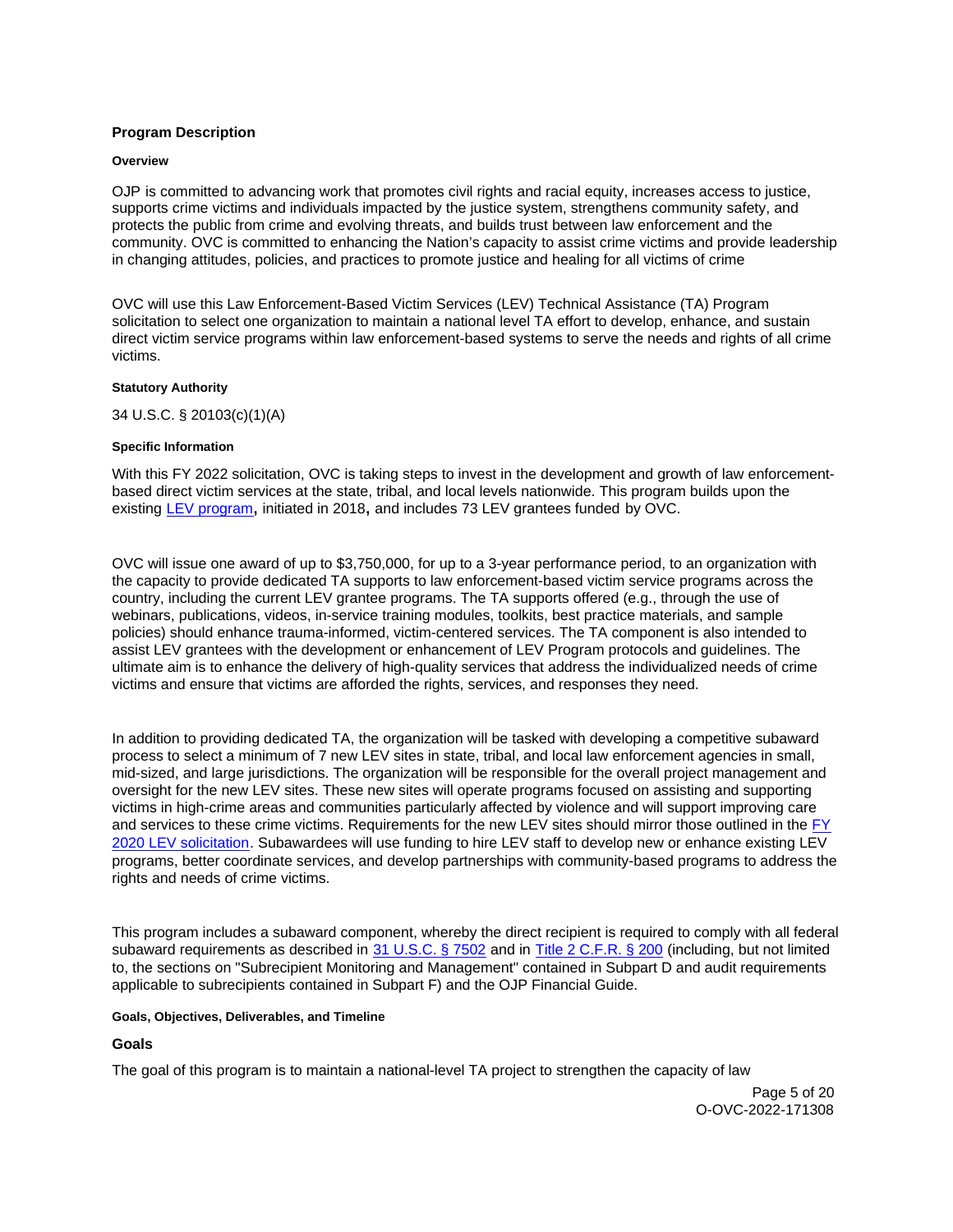enforcement-based victim services.

# **Objectives**

- Within the first 9 months of award, work with OVC to develop a competitive subaward process to add a minimum of 7 new LEV sites in state, tribal, and local law enforcement agencies in small, mid-sized, and large jurisdictions.
- Within the first 9 months of award, work with OVC to develop and host a pre-application solicitation webinar for subaward applicants. This webinar will fully explain the purpose of the LEV subaward program, define allowable and unallowable costs, and describe financial and programmatic reporting requirements.
- Provide all program oversight and management for subawards.
- Establish and perform regular monitoring of selected subawards and agencies interested in advancing their LEV Program to help model how such agencies can develop new skills, use new tools, and embrace new strategies unique to their jurisdictions.
	- Offer proactive TA to the LEV sites, including assistance with collecting appropriate performance data, reporting key findings, and guidance on providing digital services.
- Provide guidance to law enforcement agencies interested in replicating effective practices to build their existing capacities to assist victims.
- Participate as needed in conferences, roundtables, and other events as faculty presenters.
- Maintain sample policies, practices, and exemplary program materials, including in-service training material adaptable by the LEV grantees to their unique sites.
- Solicit feedback from LEV sites to track how they implemented new policies or practices as a result of TA.
- Use technology to enhance and expand virtual TA delivery and create regular opportunities for peer learning among LEV sites.
- Devise a plan to use the results of the LEV Mapping Project to develop useful products (i.e., publications, articles, etc.) that highlight the successes and challenges in law enforcement-based victim services.
- Continue efforts to promote the **Enhancing Law Enforcement Response to Victims (ELERV)** Strategy to interested LEV sites.
- Showcase these efforts (ELERV strategy and LEV) along with other OVC-funded law enforcementfocused programs run by the International Association of Chiefs of Police at Victims of Crime Act regional and national conferences and other relevant events.
- Coordinate with the OVC ELERV Fellow and other OVC-funded TA providers to avoid duplication of efforts through regular communication.

# **Deliverables**

- 1. Develop a competitive application and review process to select a minimum of 7 new LEV sites in state, tribal, and local law enforcement agencies in small, mid-sized, and large jurisdictions. OVC will make the final approval of the subaward application, review process, and site selection.
- 2. Provide proactive, dedicated TA supports for the 7 subawards and additional 73 LEV sites previously funded by OVC.
- 3. Develop and maintain an online presence for the LEV program that includes LEV training materials, publications, and other relevant resources. This also includes the development and maintenance of an online peer learning network for all LEV sites.

Maintain awareness of successful policies, program materials, and strategies that can be used by LEV

Page 6 of 20 O-OVC-2022-171308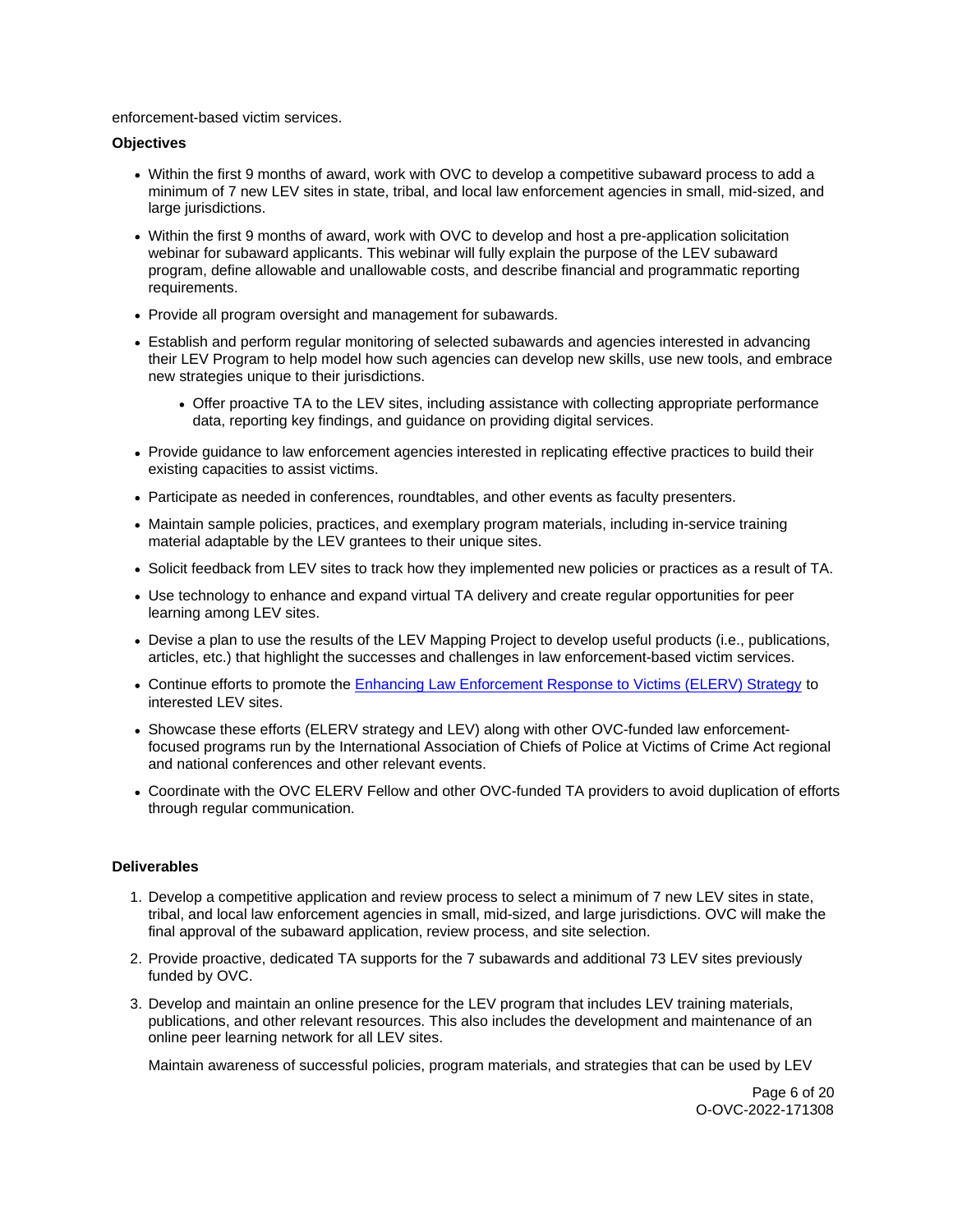<span id="page-6-0"></span>sites to enhance their program efforts.

- 5. Identify existing resources that a law enforcement-based victim service program could use to assist service providers and survivors of crime, including but not limited to: specifics on victims' rights by state, an overview of the criminal justice system, training/educational programs, and tools/resources to aid citizens in their recovery following homicide, driver-impaired crashes, sexual assault, domestic violence, trafficking, assault, burglary, etc.
- 6. Establish detailed plans describing an innovative and comprehensive LEV Program training series, with supporting and ancillary products (including use of [existing LEV TA materials\)](https://www.theiacp.org/projects/law-enforcement-based-victim-services-lev).
- 7. Establish a strategy for proactively providing TA to a growing number of LEV Program grantees.
- 8. Establish a timeline for making these products and services available to the LEV Programs over the 3 years of the project.

The Goals, Objectives, and Deliverables are directly related to the performance measures that show the completed work's results, as discussed in the "Application and Submission Information" section.

## **Evidence-Based Programs or Practices**

OJP strongly encourages the use of data and evidence in policymaking and program development for criminal justice, juvenile justice, and crime victim services. For additional information and resources on evidence-based programs or practices, see the [OJP Grant Application Resource Guide.](https://www.ojp.gov/funding/apply/ojp-grant-application-resource-guide#evidence-based)

#### **Information Regarding Potential Evaluation of Programs and Activities**

OJP may conduct or support an evaluation of the programs and activities funded under this solicitation. For additional information, see the [OJP Grant Application Resource Guide](https://www.ojp.gov/funding/apply/ojp-grant-application-resource-guide#potential-evaluation) section entitled "Information Regarding Potential Evaluation of Programs and Activities."

#### **OJP Priority Areas**

The Department of Justice is committed to advancing work that promotes civil rights and racial equity, increases access to justice, supports crime victims and individuals impacted by the justice system, strengthens community safety and protects the public from crime and evolving threats, and builds trust between law enforcement and the community.

1. Priority Considerations Supporting Executive Order 13985, Advancing Racial Equity and Support for Underserved Communities Through the Federal Government

Consistent with this Executive Order, the term "underserved community" refers to a population sharing a particular characteristic, as well as a geographic community, that has been systematically denied a full opportunity to participate in aspects of economic, social, and civic life or whose members have been historically underserved, marginalized, and adversely affected by inequality. Such communities include, among others, Black people, Hispanics and Latino/a/e people, Native American and other Indigenous peoples of North America (including Alaska Natives, Eskimos, and Aleuts), Asian Americans, Native Hawaiians, and Pacific Islanders.

#### In support of Executive Order 13985, OJP will:

A. Give priority consideration to applications that include project(s) that will promote racial equity and the removal of barriers to access and opportunity for communities that have been historically underserved, marginalized, and adversely affected by inequality, when making award decisions.

To receive this consideration, the applicant must describe how the proposed project(s) will address potential inequities and barriers to equal opportunity, and/or contribute to greater access to services for underserved and historically marginalized populations.

B. Give priority consideration to applicants that can demonstrate that their capabilities and competencies for implementing their proposed project(s) are enhanced because the applicant (or at least one proposed subrecipient that will receive at least 30% of the requested award funding, as demonstrated in the Budget Worksheet and Budget Narrative) identifies as a culturally specific organization. To receive this additional priority consideration, applicants must describe how being a culturally specific organization (or funding the

Page 7 of 20 O-OVC-2022-171308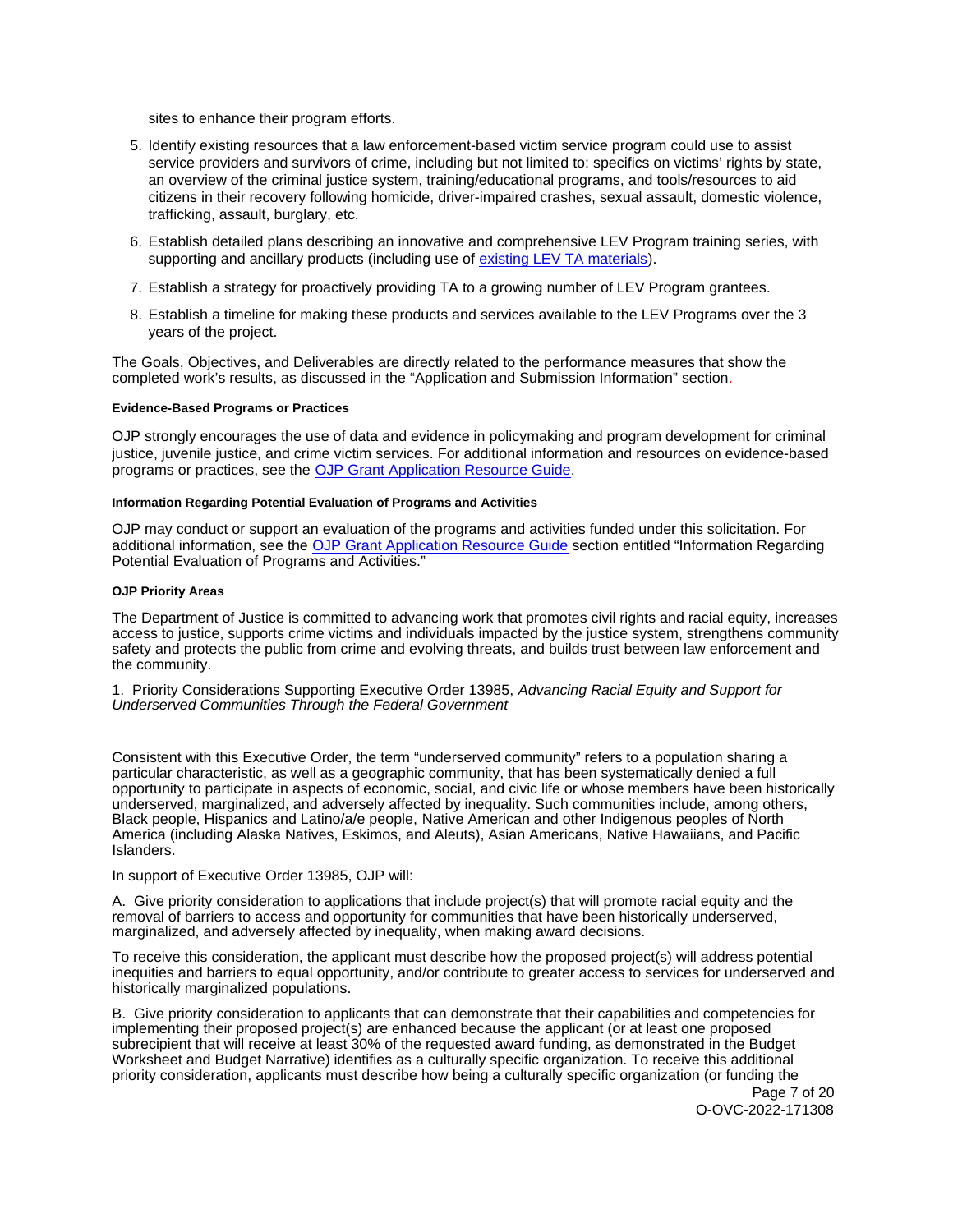<span id="page-7-0"></span>culturally specific subrecipient organization(s)) will enhance their ability to implement the proposed project(s) and should also specify which culturally specific populations are intended or expected to be served or to have their needs addressed under the proposed project(s).

Culturally specific organizations are defined for purposes of this solicitation as private nonprofit or tribal organizations whose primary purpose as a whole is to provide culturally specific services to, among others, Black people, Hispanics and Latino/a/e people, Native American and other Indigenous peoples of North America (including Alaska Natives, Eskimos, and Aleuts), Asian Americans, Native Hawaiians, and/or Pacific Islanders.

Note: Addressing these priority areas is one of many factors that OJP considers in making funding decisions. Receiving priority consideration for one or more priority areas is not a guarantee of an award.

## **Federal Award Information**

## **Solicitation Categories**

This solicitation does not include Solicitation Categories.

**Awards, Amounts and Durations** 

10/1/22 12:00 AM 36

**Anticipated Number of Awards Anticipated Maximum Dollar Amount of Awards**  \$[3,750,000.00](https://3,750,000.00)

**Period of Performance Start Date**  Period of Performance Duration (Months)

**Anticipated Total Amount to be Awarded Under Solicitation**  [\\$3,750,000.00](https://3,750,000.00) 

#### **Continuation Funding Intent**

OVC may, in certain cases, provide additional funding in future years to awards made under this solicitation, through continuation awards. OJP will consider, among other factors, OJP's strategic priorities, a recipient's overall management of the award, and the award-funded work's progress, when making continuation award decisions.

# **Availability of Funds**

This solicitation, and awards (if any are made) under this solicitation, are subject to the availability of appropriated funds and to any modifications or additional requirements that may be imposed by the agency or by law. In addition, nothing in this solicitation is intended to, and does not, create any right or benefit, substantive or procedural, enforceable at law or in equity by any party against the United States, its departments, agencies, or entities, its officers, employees, or agents, or any other person.

#### **Types of Awards**

OVC expects to make an award under this solicitation as a cooperative agreement, which provides for OJP to have substantial involvement in carrying out award activities. See the "Administrative, National Policy, and Other Legal Requirements" section of the [OJP Grant Application Resource Guide](https://ojp.gov/funding/Apply/Resources/Grant-App-Resource-Guide.htm) for additional information.

#### **Financial Management and System of Internal Controls**

Award recipients and subrecipients (including recipients or subrecipients that are pass-through entities) must, as described in the Part 200 Uniform Requirements as set out at 2 C.F.R. 200.303, comply with standards for financial and program management. See the [OJP Grant Application Resource Guide](https://www.ojp.gov/funding/apply/ojp-grant-application-resource-guide#fm-internal-controls) for additional information.

## **Budget Information**

Page 8 of 20 O-OVC-2022-171308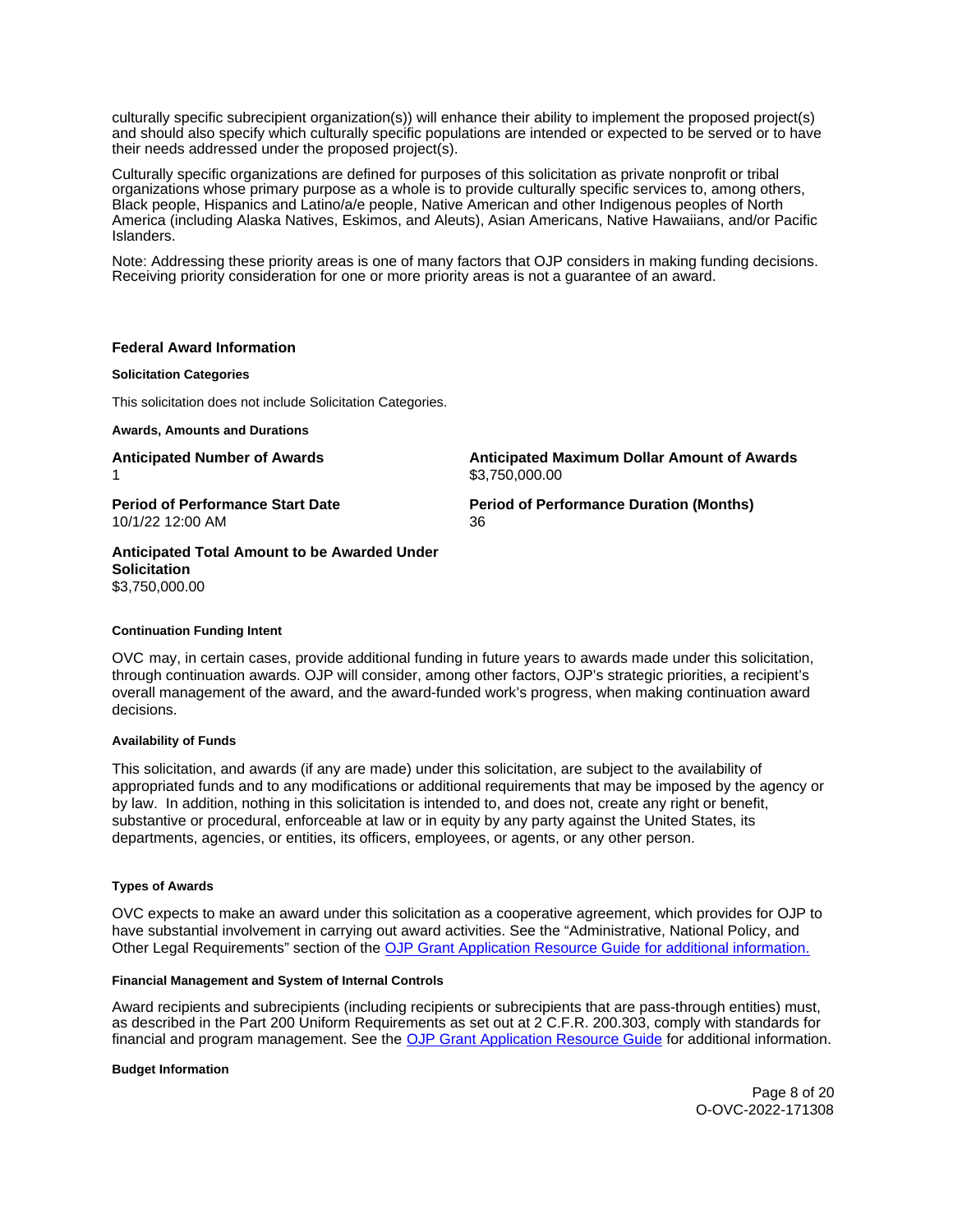## <span id="page-8-0"></span>**Cost Sharing or Matching Requirement**

This solicitation does not require a match.

## **Pre-agreement Costs (also known as Pre-award Costs)**

See the [OJP Grant Application Resource Guide](https://www.ojp.gov/funding/apply/ojp-grant-application-resource-guide#pre-agreement-costs) information on Pre-agreement Costs (also known as Pre-award Costs).

## **Limitation on Use of Award Funds for Employee Compensation: Waiver**

See the [OJP Grant Application Resource Guide](https://www.ojp.gov/funding/apply/ojp-grant-application-resource-guide#limitation-use-award) information on the Limitation on Use of Award Funds for Employee Compensation; Waiver.

## **Prior Approval, Planning, and Reporting of Conference/Meeting/Training Costs**

See the [OJP Grant Application Resource Guide](https://www.ojp.gov/funding/apply/ojp-grant-application-resource-guide#prior-approval) for information on Prior Approval, Planning, and Reporting of Conference/Meeting/Training Costs.

## **Costs Associated with Language Assistance (if applicable)**

See the [OJP Grant Application Resource Guide](https://www.ojp.gov/funding/apply/ojp-grant-application-resource-guide#costs-associated) for information on Costs Associated with Language Assistance.

# **Eligibility Information**

For eligibility information, see the solicitation cover page.

For information on cost sharing or match requirements, see the "Federal Award Information" section.

# **Application and Submission Information**

The following application elements **must** be included in the application to meet the basic minimum requirements to advance to peer review and receive consideration for funding:

- Proposal Abstract
- Proposal Narrative
- Budget Worksheet and Budget Narrative (Web-based Form) (The web-based form includes the budget details and the budget narrative.)

See the "Application Elements and Formatting Instructions" section of the [OJP Grant Application Resource](https://www.ojp.gov/funding/apply/ojp-grant-application-resource-guide#application-elements)  [Guide](https://www.ojp.gov/funding/apply/ojp-grant-application-resource-guide#application-elements) for information on what happens to an application that does not contain all the specified elements or is nonresponsive to the scope of the solicitation.

## **Information to Complete the Application for Federal Assistance (SF-424)**

The SF-424 must be submitted in [Grants.gov](https://Grants.gov). The SF-424 is a required standard form used as a cover sheet for submission of pre-applications, applications, and related information. See the OJP Grant Application Resource [Guide](https://www.ojp.gov/funding/apply/ojp-grant-application-resource-guide#complete-application) for additional information on completing the SF-424.

In Section 8F. of the SF-424, please include the name and contact information of the individual **who will complete the application in JustGrants**. JustGrants will use this information (email address) to assign the application to this user in JustGrants.

> Page 9 of 20 O-OVC-2022-171308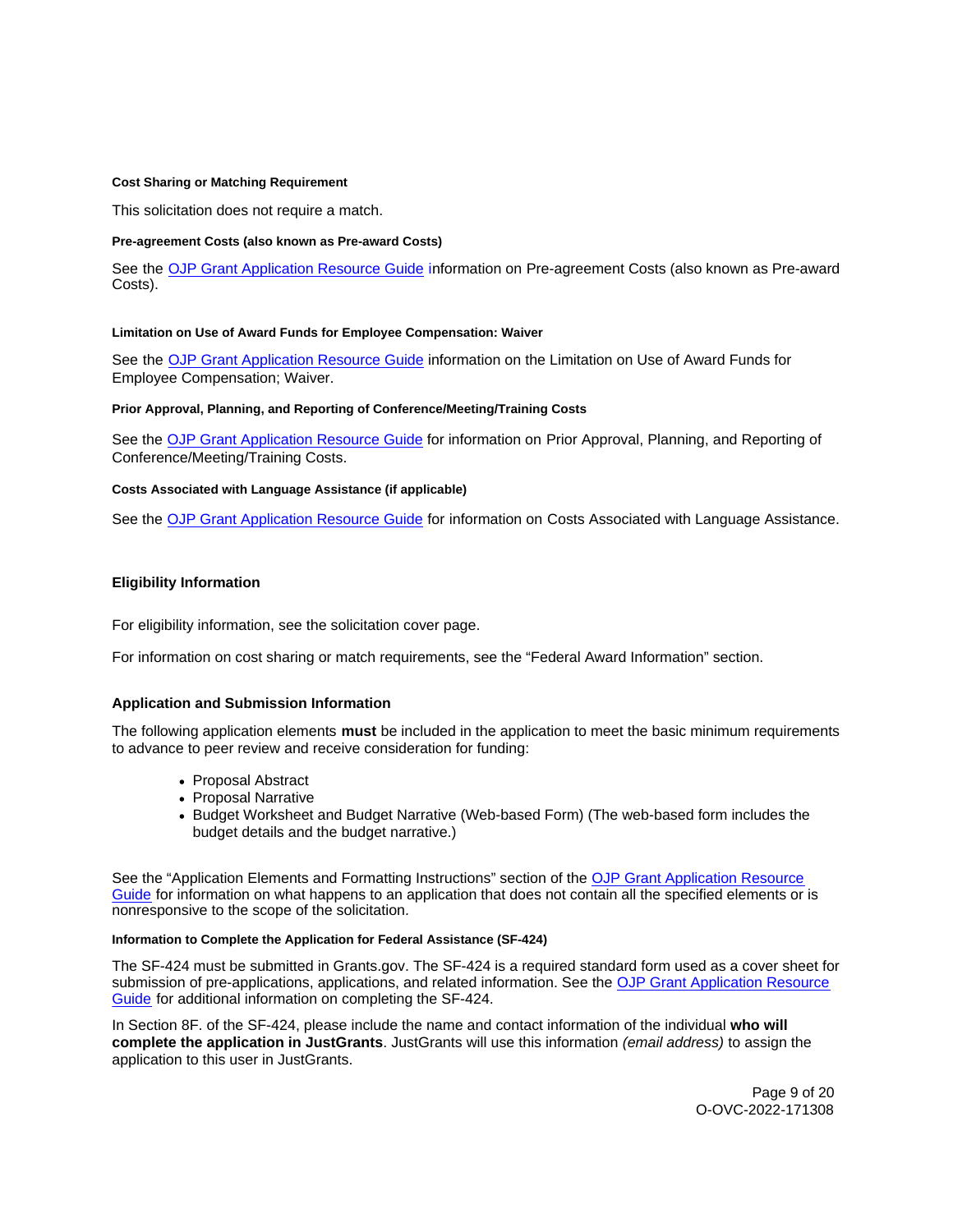<span id="page-9-0"></span>**Intergovernmental Review:** This solicitation ("funding opportunity") **is not** subject to [Executive Order 12372.](https://www.archives.gov/federal-register/codification/executive-order/12372.html) (In completing the SF-424, an applicant is to answer question 19 by selecting "Program is not covered by E.O. 12372.")

## **Standard Applicant Information (JustGrants 424 and General Agency Information)**

The Standard Applicant Information section of the JustGrants application is pre-populated with the SF-424 data submitted in [Grants.gov.](https://Grants.gov) The applicant will need to review the Standard Applicant Information in JustGrants and make edits as needed. Within this section, the applicant will need to: add zip codes for areas affected by the project; confirm its Authorized Representative; and verify and confirm the organization's unique entity identifier, legal name, and address.

## **Proposal Abstract**

A proposal abstract (no more than 400 words) summarizing the proposed project, including the purpose of the project, primary activities, expected outcomes, the service area, intended beneficiaries and subrecipients (if known), will be completed in the JustGrants web-based form. This abstract should be written in the third person and will be made publicly available on the OJP website if the project is awarded. If you are requesting priority consideration, please indicate the priority area (A and/or B) you are applying under.

## **Proposal Narrative**

The proposal narrative should be submitted as an attachment in JustGrants. The attached document should be double-spaced, using a standard 12-point font; have no less than 1-inch margins; and should not exceed 30 pages. Pages should be numbered and submitted as an attachment. If the proposal narrative fails to comply with these length restrictions, OVC may consider such noncompliance in peer review and in final award decisions.

The following sections must be included as part of the proposal narrative:

a. Description of the Issue

This section must describe the needs of victims of crime, best practices or research about crime victims in the United States, the availability of existing resources, and/or current gaps in responses to crime. Applicants should briefly describe any previous or current attempts to build the capacity of law enforcement agencies to address the needs and rights of victims of crime. In addition, the applicant should describe the technical assistance issues they expect to address and the relevance of the issues to law enforcement-based victim services, and any related research or evaluation studies that contribute to the applicants' understanding of potential solutions.

b. Project Design and Implementation

The application must provide a clear link between the proposed activities and the need identified in the "Description of the Issue" section above. This section must include the following:

- A clear plan for designing and delivering training and technical assistance to law enforcement-based victim service programs and their partners.
- A clear plan to develop and administer a competitive subaward process to fund a minimum of 7 LEV sites, including plans to provide program oversight and monitoring.
- A description of project phases, tasks, activities, staff responsibilities, interim deliverables, and final products.

A time-task plan that clearly identifies objectives, major activities, and products for the duration of the

Page 10 of 20 O-OVC-2022-171308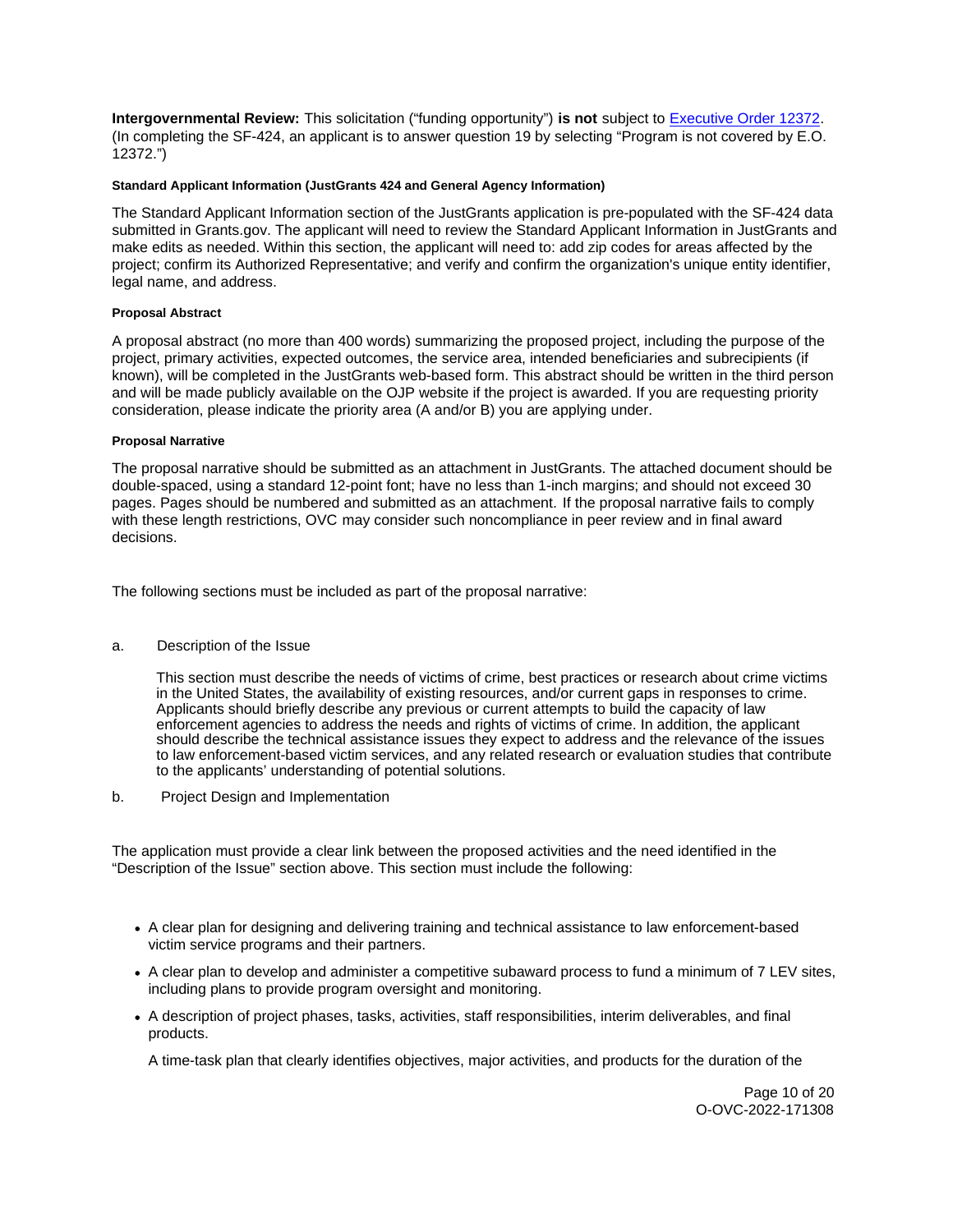project period. (The time-task plan presented in chart form will not be included as part of the 30-page narrative limit.)

- The designation of organizational responsibility and a schedule for completion of activities and submission of finished products. (In preparing the time-task plan, Gantt chart, or schedule, applicants should make certain that all project activities will occur within the proposed project period.)
- A dissemination plan for any training products or awareness materials that will be disseminated as a result of the proposed project. Products should be provided in accessible formats. Applicants should provide recommendations for dissemination by OVC. If those recommendations include nontraditional groups, such as organizations or agencies not likely to be included in a victim assistance or criminal justice mailing list, then applicants should be prepared to provide specific names and contact information. In most instances, publications that have been reviewed, revised by the grantee, and subsequently approved for publication by OVC will be printed by OVC and disseminated through the OVC Resource Center at the expense of OVC. Most publications also will be uploaded to the OVC website. However, product and/or publication dissemination may be limited to the organization alone. In this case, both a plan and line item for funding organization-wide dissemination should be included in the application.
- A plan for designing and delivering training and technical assistance specifically to tribal grantees.
	- If the applicant is seeking priority consideration for Priority  $1(A)$ , it should address in this section how the proposed project(s) will promote racial equity and/or the removal of barriers to access and opportunity, and/or contribute to greater access to services, for communities that have been historically underserved, marginalized, and adversely affected by inequality.
- c. Capabilities and Competencies

Organizational capability will be assessed on the basis of the applicant's described management structure and financial capability, and the applicant's project management plan and documentation of the professional staff members' unique qualifications to perform their assigned tasks.

Applications must also include the following:

- A descriptive statement about the applicant's (1) knowledge and understanding of the needs and rights of victims of crime, (2) staff resources and capability to carry out all activities required by the funded project, (3) a description of the applicant's expertise in designing and delivering technical assistance to tribal communities, and (4) a description of the project's organizational structure and operations. A copy of the applicant's organizational chart must be submitted.
- An explanation of the organization's experience providing technical assistance supports to law enforcement agencies, in general, and experience in providing victim services.
- The project director overseeing the TA must have both the substantive expertise and experience to perform crucial leadership functions and sufficient time to devote to the project to provide the needed guidance and supervision.
- Resumes for all key personnel and staff.
- A description of the applicant's capabilities to administer a subaward program, including, but not limited to, pre-award activities that include solicitation development and posting, stakeholder outreach, receipt and processing of applications, programmatic and financial review of applications, scoring criteria and application evaluation, and award notification. Further, the applicant must demonstrate its ability to administer subawards, including providing ongoing training and technical assistance to subrecipients, reviewing financial and performance reports, collecting and reporting performance reports by the grantee, and maintaining adequate records management. The requirements for subrecipient monitoring are described in [31 U.S.C. § 7502](#) and in [Title 2 C.F.R. §](http://www.ecfr.gov/cgi-bin/text-idx?SID=c640a14060d68b2376eb86e611f8fa40&mc=true&node=pt2.1.200&rgn=div5)  [200](http://www.ecfr.gov/cgi-bin/text-idx?SID=c640a14060d68b2376eb86e611f8fa40&mc=true&node=pt2.1.200&rgn=div5) (including, but not limited to, the sections on "Subrecipient Monitoring and Management" contained in Subpart D and audit requirements applicable to subrecipients contained in Subpart F) and the OJP Financial Guide.

Page 11 of 20 O-OVC-2022-171308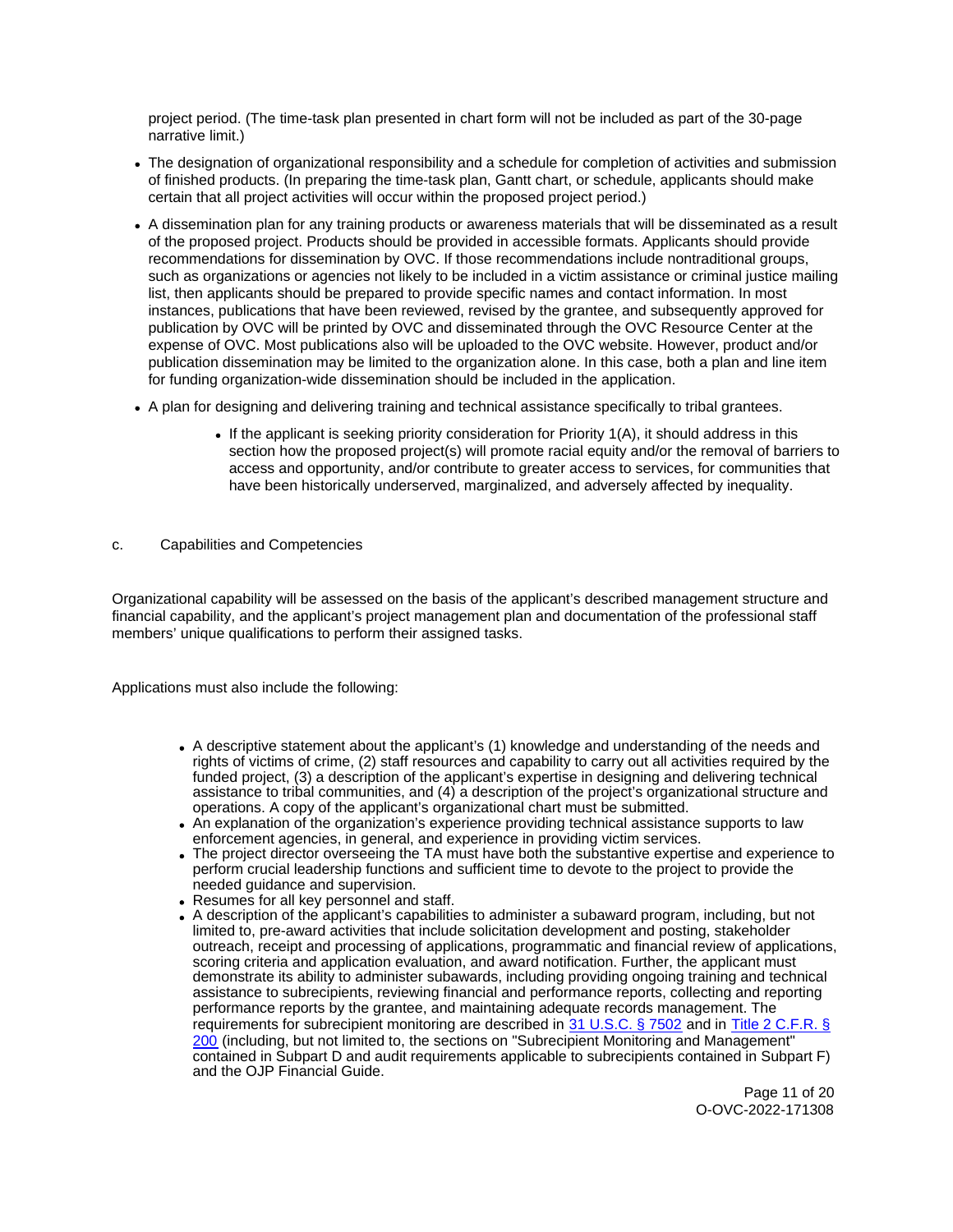- <span id="page-11-0"></span>If the applicant is seeking priority consideration under Priority 1(B), it should describe within this section how being a culturally specific organization (or funding a culturally specific subrecipient organization at a minimum of 30% of the project budget) will enhance its ability to implement the proposed project(s) and should also specify which culturally specific populations are intended or expected to be served or have their needs addressed under the proposed project(s).
- d. Plan for Collecting the Data Required for this Solicitation's Performance Measures

Describe the process for measuring project performance. Identify who will collect the data, who is responsible for performance measurements, and how the information will be used to guide and evaluate the impact of the project. Describe the process to accurately report data. This section should also briefly describe plans to collect performance data from subawards.

Note: Applicants are **not** required to submit performance data with the application. Rather, performance measure information is included as an alert that successful applicants will be required to submit performance data as part of each award's reporting requirements.

OJP will require each successful applicant to submit regular performance data that show the completed work's results. The performance data directly relate to the goals, objectives, and deliverables identified in the "Goals, Objectives, and Deliverables" discussion. Applicants can visit OJP's performance measurement page at [www.ojp.gov/performance f](https://www.ojp.gov/performance)or an overview of performance measurement activities at OJP.

OVC will require award recipients to submit quarterly performance measure data in the Performance Measurement Tool and separately submit a semiannual performance report in JustGrants. A list of resources and trainings can be found at [https://ovc.ojp.gov/funding/performance-measures/transforming-victim-services.](https://ovc.ojp.gov/funding/performance-measures/transforming-victim-services) Examples of performance measure questions for this project can be found at [https://www.ovc.gov/grants/pdftxt/TVS-questionnaire.pdf.](https://www.ovc.gov/grants/pdftxt/TVS-questionnaire.pdf)

Award recipients under this solicitation will be required to complete the following sections, including any relevant shared measures.

- I. Training
- II. Technical Assistance

OVC will provide further guidance on the post-award submission process, if selected for award.

# **Note on Project Evaluations**

An applicant that proposes to use award funds through this solicitation to conduct project evaluations must follow the guidance in the "Note on Project Evaluations" section in the [OJP Grant Application Resource Guide.](https://www.ojp.gov/funding/Apply/Resources/Grant-App-Resource-Guide.htm)

#### **Goals, Objectives, Deliverables, and Timeline**

The applicant will submit the program's goals, objectives, deliverables, and timelines in the JustGrants webbased form.

#### **Budget and Associated Documentation**

The applicant must submit the following budget and associated documentation as applicable.

#### **Budget Worksheet and Budget Narrative (Web-based Form)**

The applicant will complete the JustGrants web-based budget form. See the [OJP Grant Application Resource Guide](https://ojp.gov/funding/Apply/Resources/Grant-App-Resource-Guide.htm) for additional information.

If the applicant is seeking priority consideration under Priority 1(B) based on the identification of at least one proposed subrecipient as a culturally specific organization, the proposed funding for the subrecipient in the webbased budget form **must be a minimum of 30% of award funding.** 

The budget narrative must also describe how the activities that will be funded with the (minimum) 30% of award funding provided to the subrecipient **specifically relate to the priority consideration requested under Priority** 

> Page 12 of 20 O-OVC-2022-171308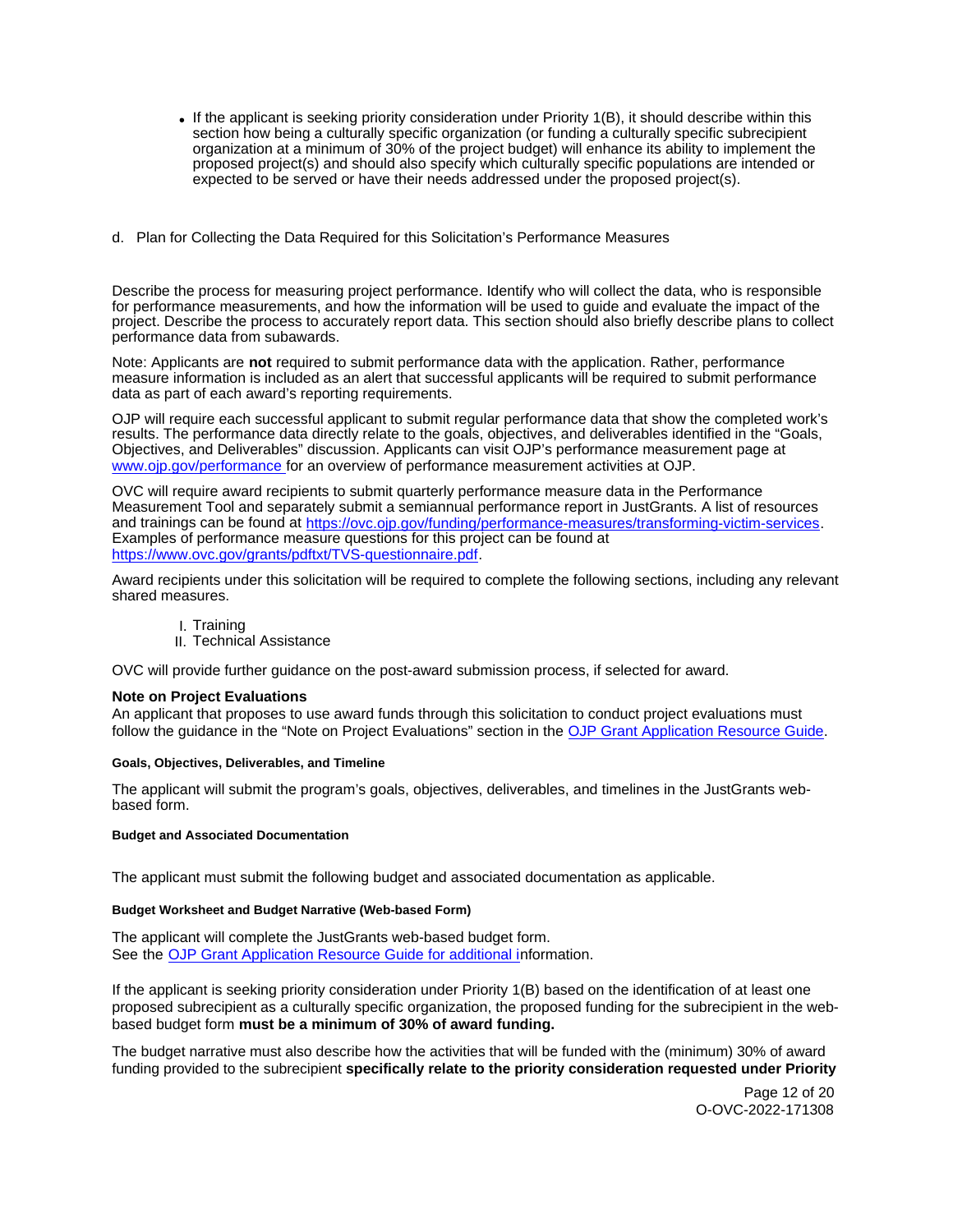<span id="page-12-0"></span>**1(B)** and described in the Capabilities and Competencies section of the application.

#### **Indirect Cost Rate Agreement (if applicable)**

The applicant will submit its indirect cost rate agreement by uploading it as an attachment in JustGrants. See the [OJP Grant Application Resource Guide](https://www.ojp.gov/funding/apply/ojp-grant-application-resource-guide#indirect-cost) for additional information.

#### **Employee Compensation Waiver**

See the [OJP Grant Application Resource Guide](https://www.ojp.gov/funding/apply/ojp-grant-application-resource-guide#limitation-use-award) for information on the Limitation on Use of Award Funds for Employee Compensation; Waiver.

#### **Financial Management Questionnaire (including applicant disclosure of high-risk status)**

The applicant will download the questionnaire, complete it, and submit it by uploading it as an attachment in JustGrants. See the [OJP Grant Application Resource Guide](https://www.ojp.gov/funding/apply/ojp-grant-application-resource-guide#fm-internal-controls-questionnaire) for the link to the questionnaire and additional information.

#### **Additional Application Components**

Applicants will attach the additional requested documentation in JustGrants.

#### **Tribal Authorizing Resolution**

An application in response to this solicitation may require inclusion of tribal authorizing documentation as an attachment. If applicable, the applicant will submit the tribal authorizing documentation by uploading it as an attachment in JustGrants. See the [OJP Grant Application Resource Guide](https://www.ojp.gov/funding/apply/ojp-grant-application-resource-guide#tribal-authorizing-resolution) for information on tribal authorizing resolutions.

#### **Research and Evaluation Independence and Integrity Statement**

If an application proposes research (including research and development) and/or evaluation, the applicant must demonstrate research/evaluation independence and integrity, including appropriate safeguards, before it may receive award funds. The applicant will submit documentation of its research and evaluation independence and integrity by uploading it as an attachment in JustGrants. For additional information, see the [OJP Grant](https://www.ojp.gov/funding/apply/ojp-grant-application-resource-guide#research-evaluation)  [Application Resource Guide.](https://www.ojp.gov/funding/apply/ojp-grant-application-resource-guide#research-evaluation)

## **Subaward Policies and Procedures**

Applicants are required to submit as an attachment written policies and procedures for administering and monitoring subawards. The requirements for subrecipient monitoring are described in [31 U.S.C. § 7502](#) and in [Title 2 C.F.R. § 200](http://www.ecfr.gov/cgi-bin/text-idx?SID=c640a14060d68b2376eb86e611f8fa40&mc=true&node=pt2.1.200&rgn=div5) (including, but not limited to, the sections on "Subrecipient Monitoring and Management" contained in Subpart D and audit requirements applicable to subrecipients contained in Subpart F) and the OJP Financial Guide. The written subaward policies and procedures submitted must cover:

- 1. A detailed description of the formal subaward competitive selection process, including information on posting a solicitation, stakeholder outreach, application receipt and processing, programmatic and financial review of applications, evaluation and scoring criteria, and award notification.
- 2. A description for monitoring subrecipients that at a minimum must include a plan for (a) reviewing financial and performance reports submitted by the subrecipient; (b) following up and ensuring the subrecipient acts to address deficiencies found through audits, onsite reviews, and other means; and (c) issuing a management decision from audit finds pertaining to the subaward.

## **Disclosures and Assurances**

The applicant will address the following disclosures and assurances.

#### **Disclosure of Lobbying Activities**

Complete and submit the SF-LLL in [Grants.gov](https://Grants.gov). See the [OJP Grant Application Resource Guide](https://www.ojp.gov/funding/apply/ojp-grant-application-resource-guide#disclosure-lobby) for additional Page 13 of 20 O-OVC-2022-171308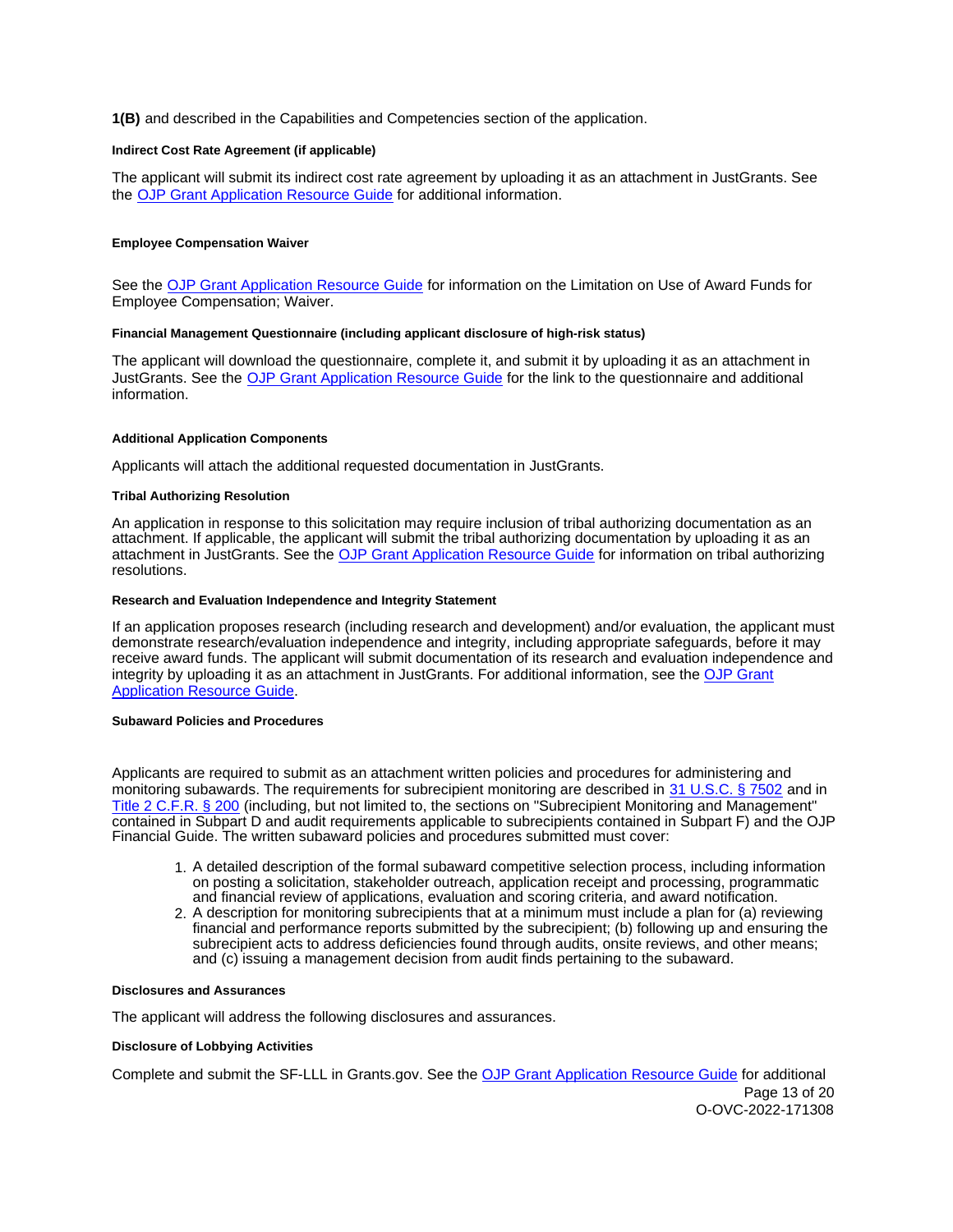## <span id="page-13-0"></span>information.

### **DOJ Certified Standard Assurances**

Review and accept the DOJ Certified Standard Assurances in JustGrants. See the [OJP Grant Application](https://www.ojp.gov/funding/apply/ojp-grant-application-resource-guide#administrative)  [Resource Guide](https://www.ojp.gov/funding/apply/ojp-grant-application-resource-guide#administrative) for additional information.

## **Applicant Disclosure of Duplication in Cost Items**

Complete the JustGrants web-based Applicant Disclosure of Duplication in Cost Items form. See the [OJP Grant](https://www.ojp.gov/funding/apply/ojp-grant-application-resource-guide#applicant-disclosure-pending-applications)  [Application Resource Guide](https://www.ojp.gov/funding/apply/ojp-grant-application-resource-guide#applicant-disclosure-pending-applications) for additional information.

# **DOJ Certifications Regarding Lobbying; Debarment, Suspension and Other Responsibility Matters; and Drug-Free Workplace Requirements**

Review and accept the DOJ Certified Certifications Regarding Lobbying; Debarment, Suspension and Other Responsibility Matters; Drug-Free Workplace Requirements; Law Enforcement and Community Policing in JustGrants. See the [OJP Grant Application Resource Guide](https://www.ojp.gov/funding/apply/ojp-grant-application-resource-guide#administrative) for additional information.

#### **Applicant Disclosure and Justification – DOJ High Risk Grantees (if applicable)**

If applicable, submit the DOJ High Risk Disclosure and Justification as an attachment in JustGrants. A DOJ High Risk Grantee is an award recipient that has received a DOJ High Risk designation based on a documented history of unsatisfactory performance, financial instability, management system or other internal control deficiencies, or noncompliance with award terms and conditions on prior awards, or is otherwise not responsible. See the [OJP Grant Application Resource Guide](https://www.ojp.gov/funding/apply/ojp-grant-application-resource-guide#applicant-disclosure-justification) for additional information.

#### **How to Apply**

Step 1: The applicant must submit the **SF-424** and **SF-LLL** in [Grants.gov](https://Grants.gov) at [https://www.grants.gov/web/grants/register.html.](https://www.grants.gov/web/grants/register.html)

Step 2: The applicant must then submit the **full application,** including attachments, in JustGrants in [JustGrants.usdoj.gov.](https://justicegrants.usdoj.gov/)

For additional information, see the "How to Apply" section in the [OJP Grant Application Resource Guide](https://www.ojp.gov/funding/apply/ojp-grant-application-resource-guide#apply)  and the [DOJ Application Submission Checklist.](https://justicegrants.usdoj.gov/sites/g/files/xyckuh296/files/media/document/appln-submission-checklist.pdf)

#### **Submission Dates and Time**

The **SF-424 and the SF-LLL** must be submitted in [Grants.gov](https://Grants.gov) by 11:59 p.m. eastern time on June 23, 2022.

The **full application** must be submitted in JustGrants by 8:59 p.m. eastern time on June 30, 2022.

OJP urges applicants to submit their [Grants.gov](https://Grants.gov) and JustGrants submissions prior to the due dates to allow sufficient time to correct errors and resubmit by the submission deadlines if a rejection notification is received. To be considered timely, the **full application** must be submitted in JustGrants by the JustGrants application deadline.

#### **Experiencing Unforeseen Technical Issues**

An applicant that experiences unforeseen SAM.gov, [Grants.gov](https://Grants.gov), or JustGrants technical issues beyond its control that prevent application submission by the deadline, must demonstrate all efforts in requesting technical support in order to submit an application by the deadline. Technical support is available via phone and email to the applicable SAM.gov, [Grants.gov,](https://Grants.gov) or JustGrants support centers or service desks in which an applicant received a ticket number for resolution. If an applicant misses a deadline due to unforeseen technical difficulties, the applicant may request a waiver to submit an application after the deadline. Note: If an applicant does not submit all the required [Grants.gov](https://Grants.gov) forms by the [Grants.gov](https://Grants.gov) deadline, the applicant will not be able to proceed to the JustGrants portion of the application process.

An applicant experiencing technical difficulties with the following systems must contact the associated support

Page 14 of 20 O-OVC-2022-171308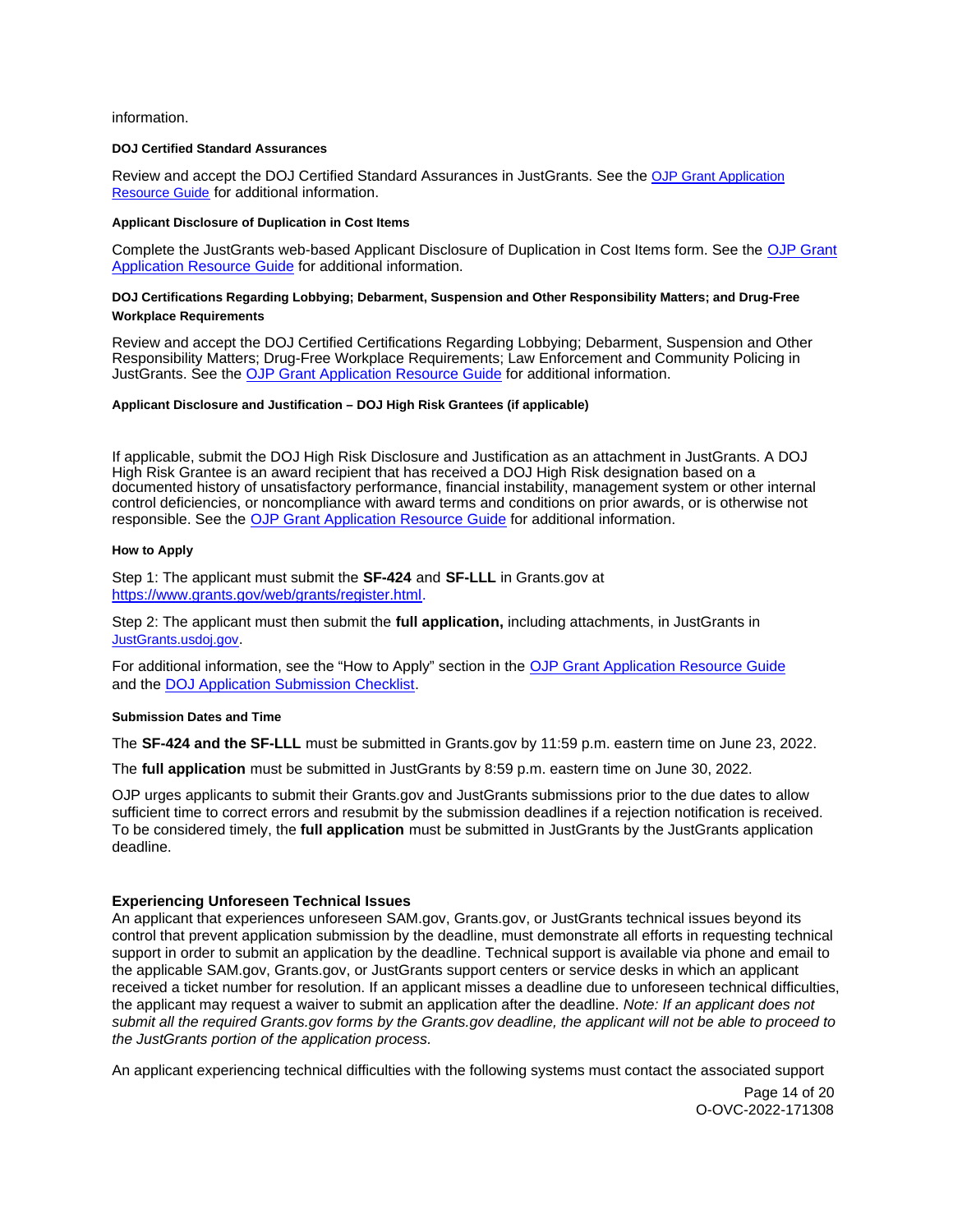<span id="page-14-0"></span>desk indicated below to report the technical issue and receive a tracking number:

- [Grants.gov](https://Grants.gov) contact the Grants.gov Customer Support Hotline
- SAM.gov contact the [SAM Help Desk \(Federal Service Desk\)](https://www.fsd.gov/gsafsd_sp)
- JustGrants contact the JustGrants Support Desk at [JustGrants.Support@usdoj.gov](mailto:JustGrants.Support@usdoj.gov) or 833–872–5175

An applicant requesting a waiver to submit a late application must document their request for technical assistance in an email to the OJP Response Center at [grants@ncjrs.gov](mailto:grants@ncjrs.gov) **within 24 hours after the application deadline** to request approval to submit its application after the deadline. If an applicant has technical issues with [Grants.gov,](https://Grants.gov) the applicant must contact the OJP Response Center within 24 hours of the [Grants.gov](https://Grants.gov) deadline to request approval to submit after the deadline. Waiver requests to submit after the submission deadline must:

- Describe the technical difficulties experienced.
- Include a timeline of the applicant's submission efforts (e.g., what date and time did the error occur, what date and time was action taken to resolve the issue and resubmit; and what date and time did support representatives respond).
- Include an attachment(s) of the complete grant application and all required documentation and material.
- Include the applicant's Unique Entity Identifier (UEI), any applicable SAM.gov tracking number(s), [Grants.gov](https://Grants.gov) Help Desk, and JustGrants Support Desk Ticket Numbers.

OJP will review each request for late submission and required supporting documentation and notify the applicant whether the request has been approved or denied. For more details on the waiver process, OJP encourages applicants to review the "Experiencing Unforeseen Technical Issues" section in the [OJP Grant](https://www.ojp.gov/funding/apply/ojp-grant-application-resource-guide#experiencing-unforeseen-technical-issues)  [Application Resource Guide.](https://www.ojp.gov/funding/apply/ojp-grant-application-resource-guide#experiencing-unforeseen-technical-issues)

# **Application Review Information**

# **Review Criteria**

# **a. Merit Review Criteria**

Applications that meet the basic minimum requirements will be evaluated by peer reviewers on how the proposed project/program addresses the following criteria:

- 1. Description of the Issue (20%) evaluate the applicant's understanding of the program/issue to be addressed.
- 2. Project Design and Implementation (30%) evaluate the adequacy of the proposal, including the goals, objectives, timelines, milestones, and deliverables.
- 3. Capabilities and Competencies (30%) evaluate the administrative and technical capacity of the applicant to successfully accomplish the goals and objectives.
- 4. Plan for Collecting the Data Required for this Solicitation's Performance Measures (5%) evaluate the applicant's understanding of the performance data reporting requirements and the plan for collecting the required data.
- 5. Budget (10%) evaluate for completeness, cost effectiveness, and allowability (e.g., reasonable, allocable, and necessary for project activities).

Additional Attachments (5%) – evaluate the content of subaward policies and procedures, organizational

Page 15 of 20 O-OVC-2022-171308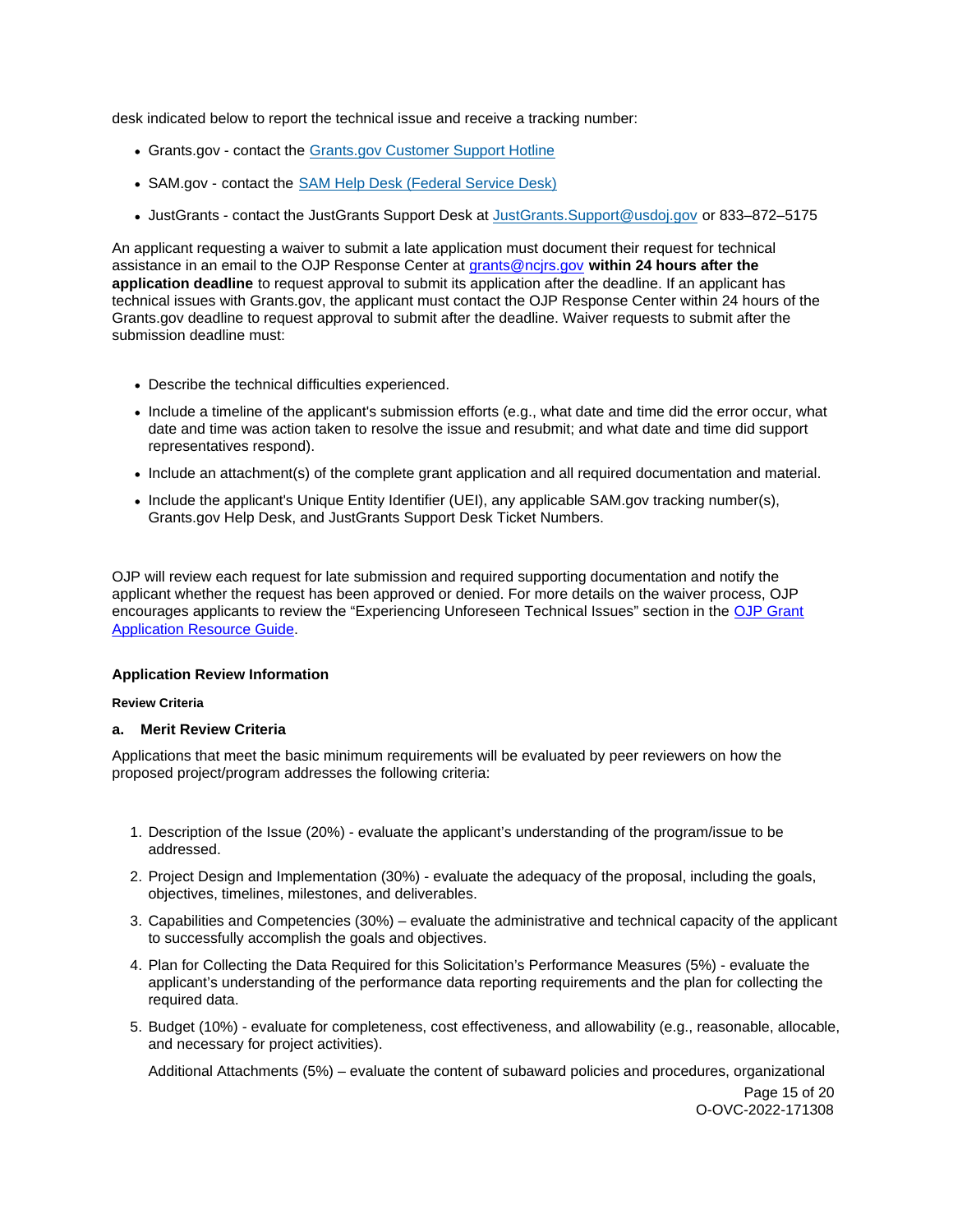<span id="page-15-0"></span>chart, and resumes supporting the application.

## **b. Other Review Criteria/Factors**

Other important considerations for OVC include strategic priorities (specifically including, but not limited to, those priority areas already mentioned), available funding, past performance, and the extent to which the Budget Worksheet and Budget Narrative (web-based form) accurately explain project costs that are reasonable, necessary, and otherwise allowable under federal law and applicable federal cost principles.

## **Review Process**

Applications submitted under this solicitation that meet the basic minimum requirements, will be evaluated for technical merit by a peer review panel(s) in accordance with OJP peer review policy and procedures using the review criteria listed above.

OJP screens applications to ensure they meet the basic minimum requirements prior to conducting the peer review. Although specific requirements may vary, the following are common requirements applicable to all OJP solicitations:

- The application must be submitted by an eligible type of applicant.
- The application must request funding within programmatic funding constraints (if applicable).
- The application must be responsive to the scope of the solicitation.
- The application must include all items necessary to meet the basic minimum requirements.

Pursuant to the Part 200 Uniform Requirements, before award decisions are made, OJP also reviews information related to the degree of risk posed by the applicant. Among other things to help assess whether an applicant with one or more prior federal awards has a satisfactory record with respect to performance, integrity, and business ethics, OJP checks whether the applicant is listed in SAM as excluded from receiving a federal award.

In addition, if OJP anticipates that an award will exceed \$250,000 in federal funds, OJP also must review and consider any information about the applicant that appears in the non-public segment of the integrity and performance system accessible through SAM (currently, the Federal Awardee Performance and Integrity Information System, FAPIIS).

**Important note on FAPIIS:** An applicant may review and comment on any information about itself that currently appears in FAPIIS and was entered by a federal awarding agency. OJP will consider such comments by the applicant, in addition to the other information in FAPIIS, in its assessment of the risk posed by the applicant.

Absent explicit statutory authorization or written delegation of authority to the contrary, all final award decisions will be made by the Assistant Attorney General, who may consider not only peer review ratings and OVC recommendations, but also other factors as indicated in this section.

## **Federal Award Administration Information**

#### **Federal Award Notices**

See the [OJP Grant Application Resource Guide](https://www.ojp.gov/funding/apply/ojp-grant-application-resource-guide#federal-award-notices) for information on award notifications and instructions.

## **Administrative, National Policy, and Other Legal Requirements**

If selected for funding, in addition to implementing the funded project consistent with the OJP-approved application, the recipient must comply with all award conditions and all applicable requirements of federal statutes and regulations, including the applicable requirements referred to in the assurances and certifications executed in connection with award acceptance. For additional information on these legal requirements, see the "Administrative, National Policy, and Other Legal Requirements" section in the [OJP Grant Application Resource](https://www.ojp.gov/funding/apply/ojp-grant-application-resource-guide#administrative)  [Guide.](https://www.ojp.gov/funding/apply/ojp-grant-application-resource-guide#administrative)

> Page 16 of 20 O-OVC-2022-171308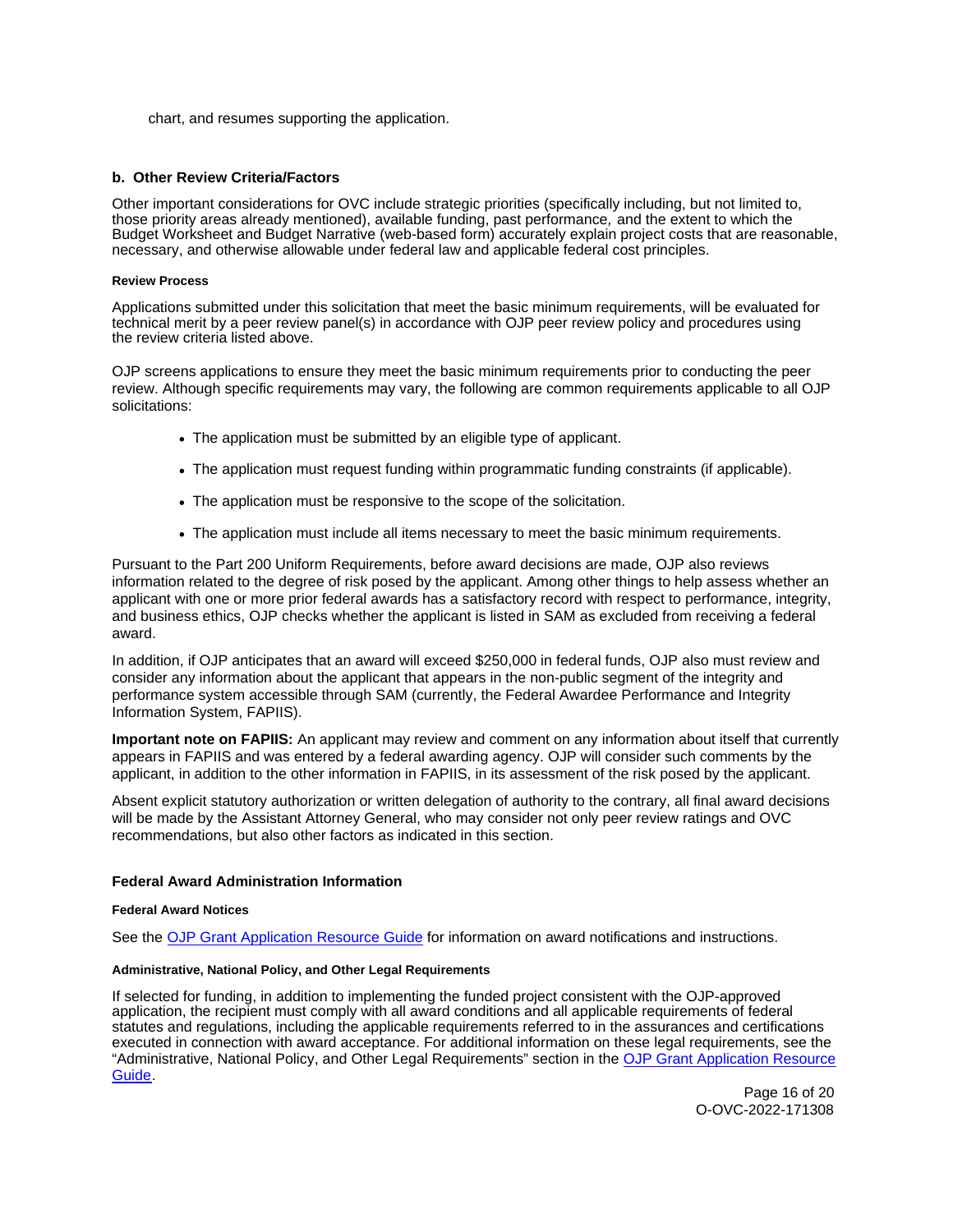#### <span id="page-16-0"></span>**Information Technology (IT) Security Clauses**

An application in response to this solicitation may require inclusion of information related to information technology security. See the [OJP Grant Application Resource Guide](https://www.ojp.gov/funding/apply/ojp-grant-application-resource-guide#information-technology) for information on information technology security.

#### **General Information about Post-Federal Award Reporting Requirements**

In addition to the deliverables described in the "Program Description" section, all award recipients under this solicitation will be required to submit certain reports and data.

Required reports. Award recipients typically must submit quarterly financial reports, quarterly performance reports, semi-annual performance reports, final financial and performance reports, and, if applicable, an annual audit report in accordance with the Part 200 Uniform Requirements or specific award conditions. Future awards and fund drawdowns may be withheld if reports are delinquent. (In appropriate cases, OJP may require additional reports.)

See the [OJP Grant Application Resource Guide](https://www.ojp.gov/funding/Apply/Resources/Grant-App-Resource-Guide.htm) for additional information on specific post-award reporting requirements, including performance measure data.

## **Federal Awarding Agency Contact(s)**

For OJP contact(s), see the solicitation cover page.

For contact information for [Grants.gov,](https://Grants.gov) see the solicitation cover page.

For contact information for JustGrants, see the solicitation cover page.

## **Other Information**

**Freedom of Information and Privacy Act (5 U.S.C. 552 and 5 U.S.C. 552a)** 

See the [OJP Grant Application Resource Guide](https://www.ojp.gov/funding/apply/ojp-grant-application-resource-guide#foia) for information on the Freedom of Information and Privacy Act (5 U.S.C. 552 and 5 U.S.C. 552a).

#### **Provide Feedback to OJP**

See the [OJP Grant Application Resource Guide](https://www.ojp.gov/funding/apply/ojp-grant-application-resource-guide#feedback) for information on how to provide feedback to OJP.

#### **Performance Measures**

OVC will require award recipients to submit quarterly performance measure data in the Performance Measurement Tool and separately submit semi-annual performance reports in JustGrants. A list of resources and trainings can be found at [https://ovc.ojp.gov/funding/performance-measures/transforming-victim-services.](https://ovc.ojp.gov/funding/performance-measures/transforming-victim-services) Examples of performance measure questions for this project can be found at [https://www.ovc.gov/grants/pdftxt/TVS-questionnaire.pdf.](https://www.ovc.gov/grants/pdftxt/TVS-questionnaire.pdf)

Award recipients under this solicitation will be required to complete the following sections, including any relevant shared measures.

- I. Training
- II. Technical Assistance

#### **Application Checklist**

## **OVC FY 2022 Law Enforcement-Based Victim Services Technical Assistance Program**

This application checklist has been created as an aid in developing an application. The [DOJ Application](https://justicegrants.usdoj.gov/sites/g/files/xyckuh296/files/media/document/appln-submission-checklist.pdf)  [Submission Checklist](https://justicegrants.usdoj.gov/sites/g/files/xyckuh296/files/media/document/appln-submission-checklist.pdf) is another resource.

> Page 17 of 20 O-OVC-2022-171308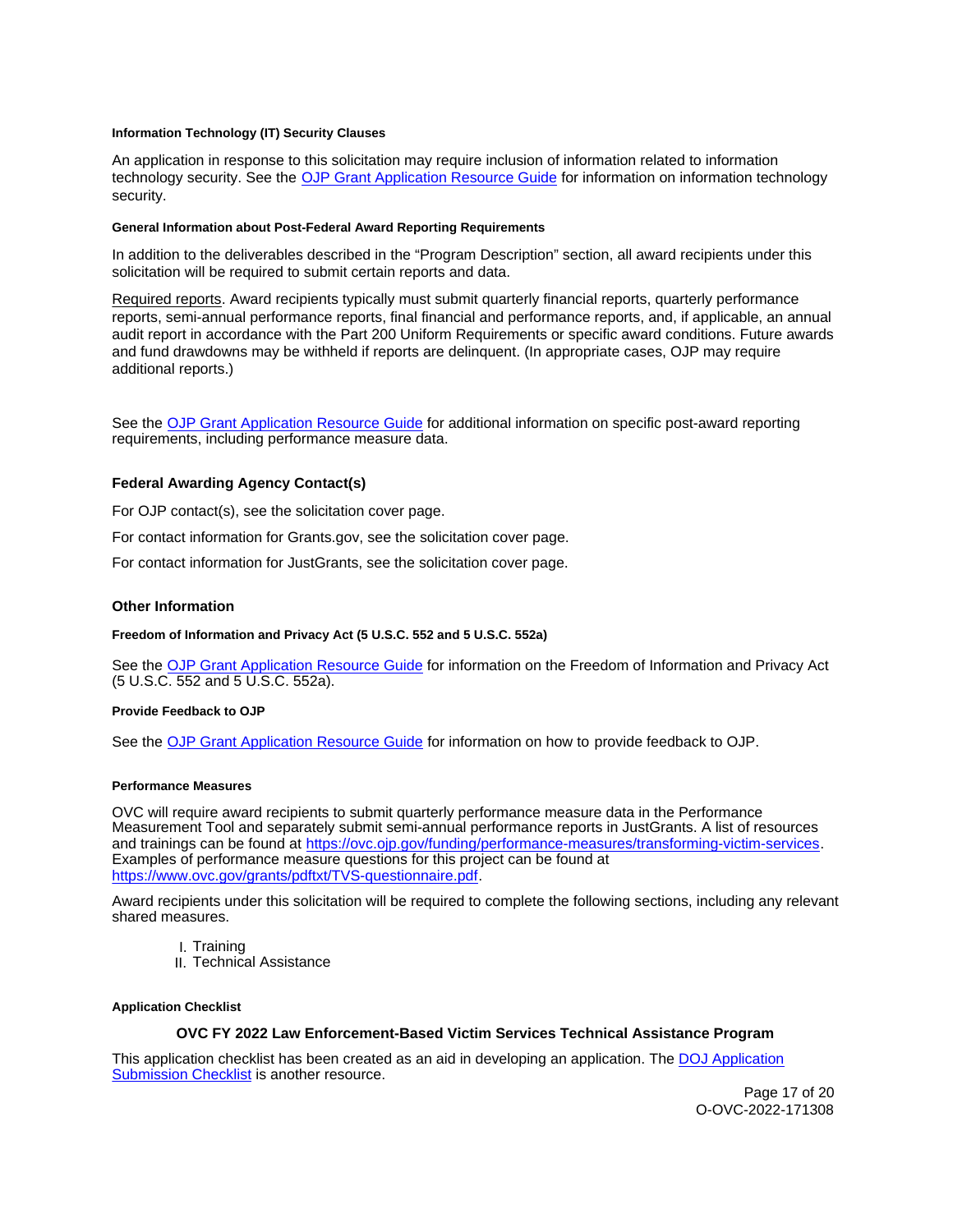# **What an Applicant Must Do:**

# Prior to registering in [Grants.gov:](https://Grants.gov)

Confirm your Entity's [System Award Management \(SAM\)](https://sam.gov/SAM/) Registration Information (see [OJP Grant](https://www.ojp.gov/funding/apply/ojp-grant-application-resource-guide#apply)  [Application Resource Guide\)](https://www.ojp.gov/funding/apply/ojp-grant-application-resource-guide#apply)

# To register in [Grants.gov](https://Grants.gov):

- Acquire an Authorized Organization Representative (AOR) and a [Grants.gov](https://Grants.gov) username and password (see [OJP Grant Application Resource Guide\)](https://www.ojp.gov/funding/apply/ojp-grant-application-resource-guide#apply)
- Acquire AOR confirmation from the E-Business Point of Contact (E-Biz POC) (see OJP Grant Application [Resource Guide\)](https://www.ojp.gov/funding/apply/ojp-grant-application-resource-guide#apply)

## To find the funding opportunity:

- Search for the funding opportunity in [Grants.gov](https://Grants.gov) using the opportunity number, Assistance Listing or keyword(s)
- Access the funding opportunity and application package (see Step 7 in the [OJP Grant Application](https://www.ojp.gov/funding/apply/ojp-grant-application-resource-guide#apply)  [Resource Guide\)](https://www.ojp.gov/funding/apply/ojp-grant-application-resource-guide#apply)
- Sign up for [Grants.gov](https://Grants.gov) email [notifications](https://www.grants.gov/web/grants/manage-subscriptions.html) (optional) (see [OJP Grant Application Resource Guide\)](https://www.ojp.gov/funding/apply/ojp-grant-application-resource-guide#apply)
- Read **Important Notice: Applying for Grants in Grants.gov**
- Read OJP policy and guidance on conference approval, planning, and reporting

available at [ojp.gov/funding/financialguidedoj/iii-postaward-requirements#6g3y8](https://www.ojp.gov/funding/financialguidedoj/iii-postaward-requirements#6g3y8) (see [OJP Grant Application](https://www.ojp.gov/funding/apply/ojp-grant-application-resource-guide#prior-approval)  [Resource Guide\)](https://www.ojp.gov/funding/apply/ojp-grant-application-resource-guide#prior-approval)

## **Overview of Post-Award Legal Requirements:**

Review the "[Overview of Legal Requirements Generally Applicable to OJP Grants and Cooperative](https://www.ojp.gov/funding/explore/legal-overview-awards)  [Agreements - FY 2022 Awards"](https://www.ojp.gov/funding/explore/legal-overview-awards) in the [OJP Funding Resource Center.](https://www.ojp.gov/funding/explore/legal-overview-awards)

## **Review Scope Requirement:**

The federal amount requested is within the allowable limit(s) of \$3,750,000.

# **Review Eligibility Requirement:**

- Native American tribal organizations (other than Federally recognized tribal governments)
- Native American tribal governments (Federally recognized)
- Nonprofits having a  $501(c)(3)$  status with the IRS, other than institutions of higher education
- Nonprofits that do not have a  $501(c)(3)$  status with the IRS, other than institutions of higher education
- Institutions of higher education (including tribal colleges and universities)
- Other Public law enforcement agencies (state, local, and tribal agencies).

## **Prepare to submit the Application for Federal Assistance standard form (SF)-424 and Disclosure of Lobbying Activities form (SF-LLL)**

Page 18 of 20 O-OVC-2022-171308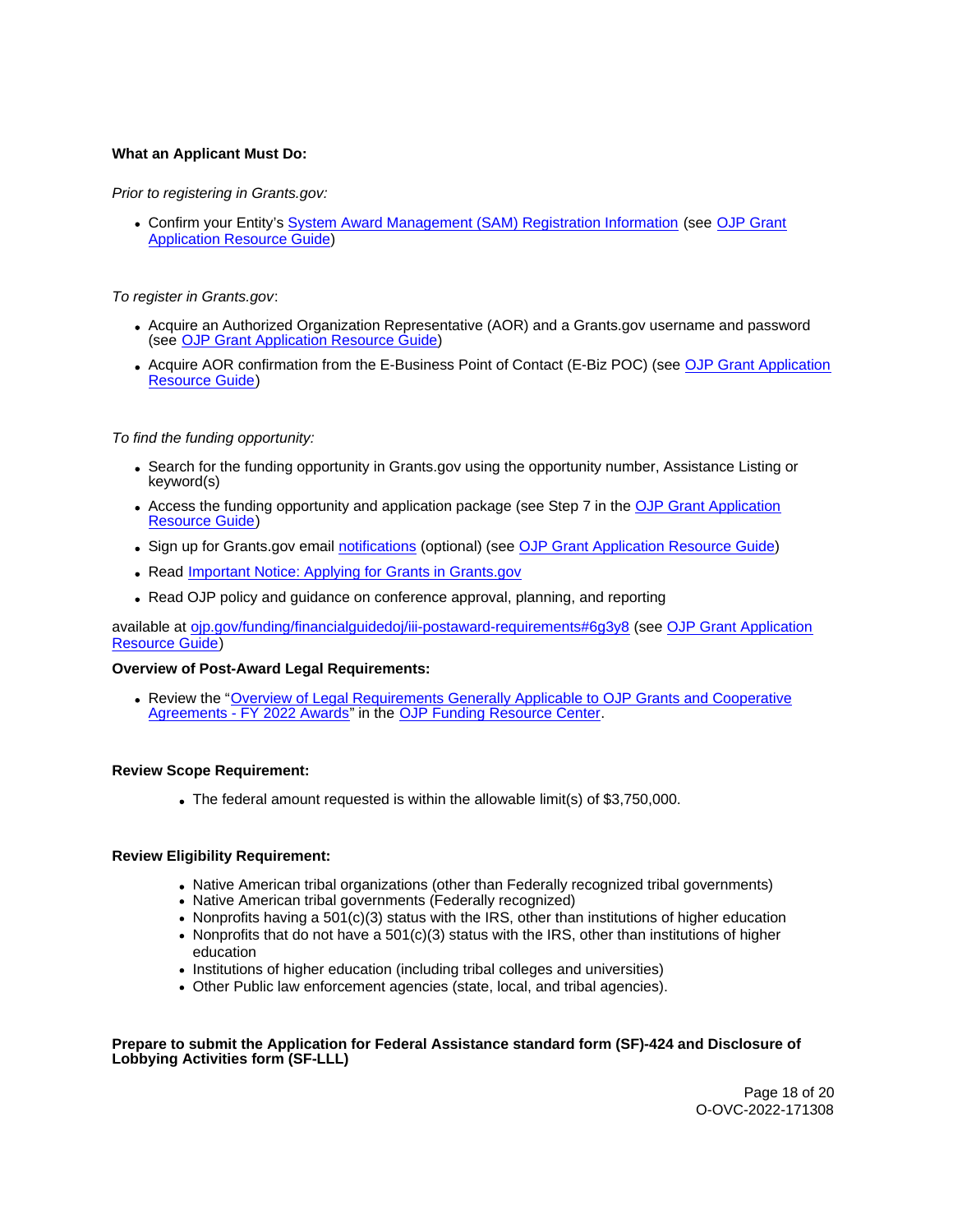- Review Information to complete the Application for Federal Assistance (SF-424) in [Grants.gov](https://Grants.gov)
- Complete Standard Applicant Information (SF-424 information from [Grants.gov](https://Grants.gov))
	- Submit the Application for Federal Assistance standard form **(SF)-424** and a Disclosure of Lobbying Activities **(SF-LLL)** form when registering in [Grants.gov](https://Grants.gov) at https://www.grants.gov/web/grants/register.html

After SF-424 and SF-LLL submission in [Grants.gov](https://Grants.gov), receive [Grants.gov](https://Grants.gov) email notifications that:

- Submission has been received in [Grants.gov](https://Grants.gov)
- Submission has either been successfully validated or rejected with errors (see OJP Grant [Application Resource Guide\)](https://ojp.gov/funding/Apply/Resources/Grant-App-Resource-Guide.htm)

If no [Grants.gov](https://Grants.gov) receipt validation, or error notifications are received:

• Contact [Grants.gov](https://Grants.gov) Customer Support Hotline at 800-518-4726, 606-545-5035, Grants.gov [customer support,](https://www.grants.gov/web/grants/support.html) or [support@grants.gov r](mailto:support@grants.gov)egarding technical difficulties (see [OJP Grant](https://ojp.gov/funding/Apply/Resources/Grant-App-Resource-Guide.htm)  [Application Resource Guide\)](https://ojp.gov/funding/Apply/Resources/Grant-App-Resource-Guide.htm)

Receive email notification to complete application in JustGrants

• Proceed to complete application in JustGrants

# **Content of Application Submission: Critical Application Elements**

The following items are critical application elements required to pass the basic minimum requirements review. If OJP determines that an application does not include the following elements, it will neither proceed to peer review nor receive further consideration.

- **Proposal Abstract**
- **Proposal Narrative**
- **Budget Worksheet and Budget Narrative (web-based form)**

#### **Budget and Associated Documentation:**

- Indirect Cost Rate Agreement (if applicable) (see [OJP Grant Application Resource Guide\)](https://ojp.gov/funding/Apply/Resources/Grant-App-Resource-Guide.htm)
- Financial Management and System of Internal Controls Questionnaire (see [OJP Grant Application](https://ojp.gov/funding/Apply/Resources/Grant-App-Resource-Guide.htm)  [Resource Guide\)](https://ojp.gov/funding/Apply/Resources/Grant-App-Resource-Guide.htm)

# **Additional Application Components:**

- Subaward Policies and Procedures
- Tribal Authorizing Resolution (if applicable) (see [OJP Grant Application Resource Guide\)](https://ojp.gov/funding/Apply/Resources/Grant-App-Resource-Guide.htm)
- Research and Evaluation Independence and Integrity (see [OJP Grant Application Resource Guide\)](https://ojp.gov/funding/Apply/Resources/Grant-App-Resource-Guide.htm)
- Request and Justification for Employee Compensation; Waiver (if applicable) (see [OJP Grant](https://ojp.gov/funding/Apply/Resources/Grant-App-Resource-Guide.htm)  **[Application Resource Guide\)](https://ojp.gov/funding/Apply/Resources/Grant-App-Resource-Guide.htm)**